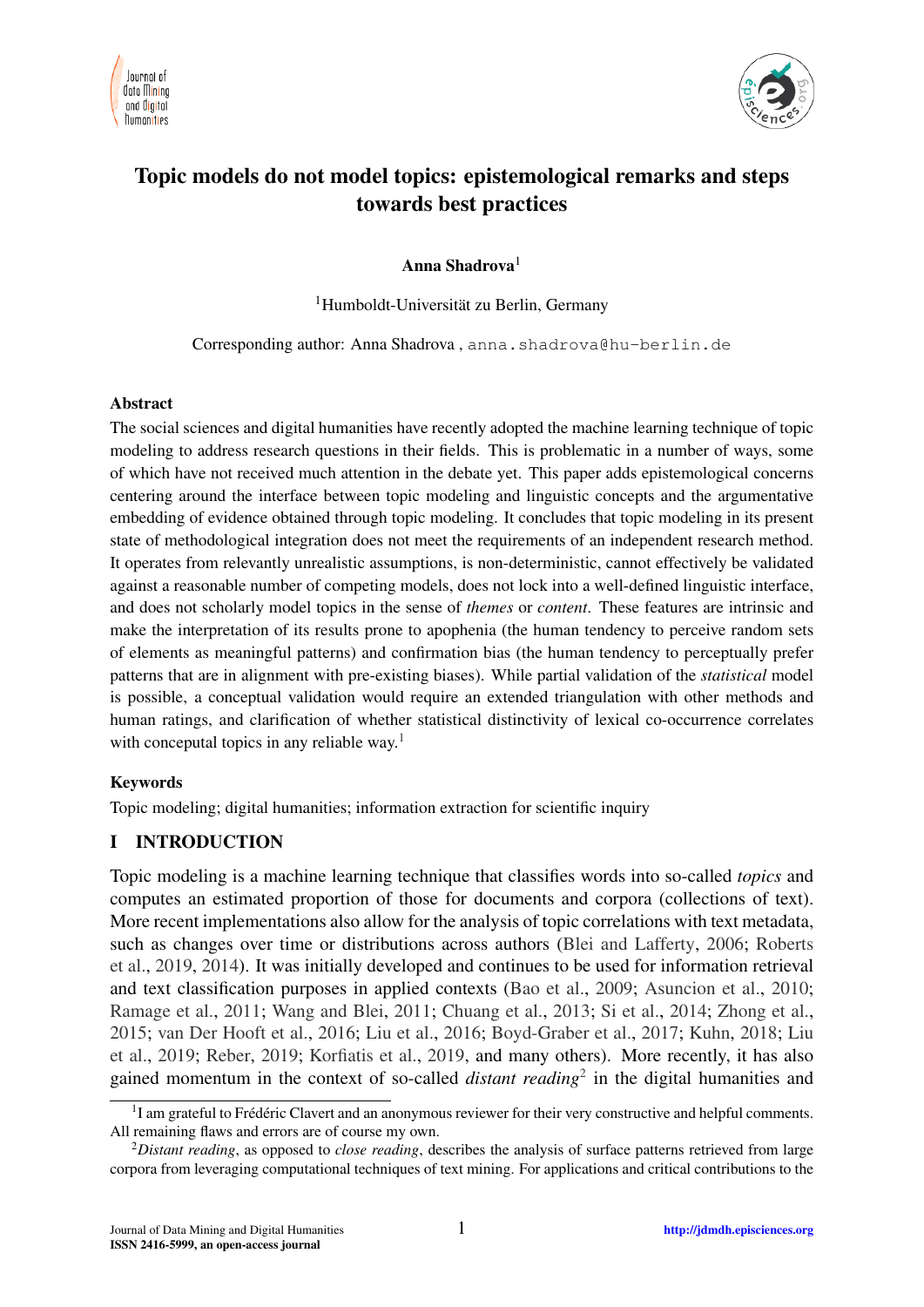social sciences, where it is now increasingly being used to answer subject-specific research questions regarding the distributions of content in literary text [\(Asgari et al.,](#page-22-4) [2013;](#page-22-4) [Tangherlini](#page-26-4) [and Leonard,](#page-26-4) [2013;](#page-26-4) [Jockers and Mimno,](#page-24-4) [2013;](#page-24-4) [Underwood,](#page-26-5) [2014;](#page-26-5) [Goldstone and Underwood,](#page-23-1) [2014;](#page-23-1) [Weitin and Herget,](#page-26-6) [2017;](#page-26-7) [Mitrofanova and Sedova,](#page-25-3) 2017; Schöch, 2017; [Erlin,](#page-23-2) [2018;](#page-23-2) [Navarro-Colorado,](#page-25-4) [2018;](#page-24-5) [Jacobs,](#page-24-5) 2018; [Sieg,](#page-26-8) [2019;](#page-23-3) Dahllöf and Berglund, 2019; [Liu and Jin,](#page-24-6) [2020\)](#page-24-6), court decisions [\(Livermore et al.,](#page-25-5) [2016;](#page-25-5) [Panagis et al.,](#page-25-6) [2016;](#page-25-6) [Carter et al.,](#page-22-5) [2016;](#page-22-5) [Law,](#page-24-7) [2016;](#page-24-7) [Wang et al.,](#page-26-9) [2017;](#page-26-9) [Rice,](#page-25-7) [2017;](#page-25-7) [Young,](#page-27-1) [2019;](#page-27-1) [Lampach and Dyevre,](#page-24-8) [2018\)](#page-24-8), political and legal debate [\(Young,](#page-26-10) [2012;](#page-26-10) [Greene and Cross,](#page-23-4) [2016;](#page-23-4) [Sterling et al.,](#page-26-11) [2019;](#page-26-11) [Grimmer,](#page-23-5) [2010\)](#page-23-5), media coverage [\(DiMaggio et al.,](#page-23-6) [2013;](#page-23-6) [Bertalan and Ruiz,](#page-22-6) [2019;](#page-22-6) [Chandelier et al.,](#page-22-7) [2018;](#page-22-7) [Yang](#page-26-12) [et al.,](#page-26-12) [2011\)](#page-26-12), or academic journals [\(Chen et al.,](#page-22-8) [2020;](#page-22-8) [Lindstedt,](#page-24-9) [2019;](#page-24-9) [Wang et al.,](#page-26-9) [2017\)](#page-26-9).<sup>[3](#page-1-0)</sup>

This extension is epistemologically problematic for a number of reasons. While issues around the subjectivity of topic labeling and a lack of mathematical validation of topic models have been discussed since the beginning of their application [\(Chang et al.,](#page-22-9) [2009;](#page-22-9) [Ramirez et al.,](#page-25-8) [2012;](#page-25-8) [Arora et al.,](#page-22-10) [2013;](#page-22-10) [Chuang et al.,](#page-23-0) [2013,](#page-23-0) [2015\)](#page-23-7), some deeper problems remain largely unaddressed so far, although there has been some work showing the practical issues (overly mixed, uninterpretable, incomplete topics etc.) as they occur if the data is not sufficiently well prepared [\(Schmidt,](#page-26-13) [2012;](#page-26-13) [Boyd-Graber et al.,](#page-22-11) [2014\)](#page-22-11). The argument in this paper concerns structural and conceptual properties of topic modeling and its linguistic underpinnings, specifically

- a) the underlying model of a latent, unshifting and uniquely definable semantic space at the heart of topic modeling that is greatly at odds with linguistic and text research theory. Topics, themes, or categories of content are not well-defined linguistic concepts, their boundaries are generally fuzzy and dynamic, and they can only be *con*structed in an in-depth analytical process, not *ex*tracted as basic information, because they are largely derived from implicit meaning and not word co-occurrence *per se*;
- b) the fact that statistical word distributions, may they be more or less distinct, do not guarantee topic distinctivity from a linguistic perspective, which means that even statistically well-defined and reliable models cannot ensure concept validity;
- c) the heuristic, non-deterministic character of topic modeling, that is at odds with the perceived objectivity of its output, while the large number of models for any given corpus effectively escapes validation between a representative proportion of possible models;
- d) the estimation of topic prevalence in documents through statistical means, that is an oversimplification of the complexities of the quantification of meaning and is further complicated by text-linguistic features such as text length, complexity, or genre;
- e) the clash between the actually narrow evidential scope of topic modeling results, i.e., the fact that they would require much methodological effort and contextualization to be integrated into a scholarly argument in somewhat conclusive ways, with a common practice to include results as "exploratory" without further integration.

Points a) - d) are equally true of topic modeling in applied contexts, for which it was initially developed. However, in those fields, results are subject to immediate external validation, for example through changed customer behavior in a recommender system, or the actual synthesis of hypothetically possible molecules, cf. [van Der Hooft et al.](#page-26-3) [\(2016\)](#page-26-3). Unlike this, themes and categories of content *themselves* are part of the final output of text-based research in academic contexts. They cannot usually be externally verified or validated, putting the full weight of their

debate, see [Moretti](#page-25-9) [\(2013\)](#page-25-9); [Ascari](#page-22-12) [\(2014\)](#page-22-12); Jänicke et al.  $(2015)$ ; [Underwood](#page-26-14) [\(2017\)](#page-23-8); [Drucker](#page-23-8) (2017).

<span id="page-1-0"></span> $3$ More references and a mapping of technologies to research questions can be found in [McFarland et al.](#page-25-10) [\(2013\)](#page-25-10). [Boyd-Graber et al.](#page-22-3) [\(2017\)](#page-22-3) put together a 150-page-long and rich overview of applications and their technical context.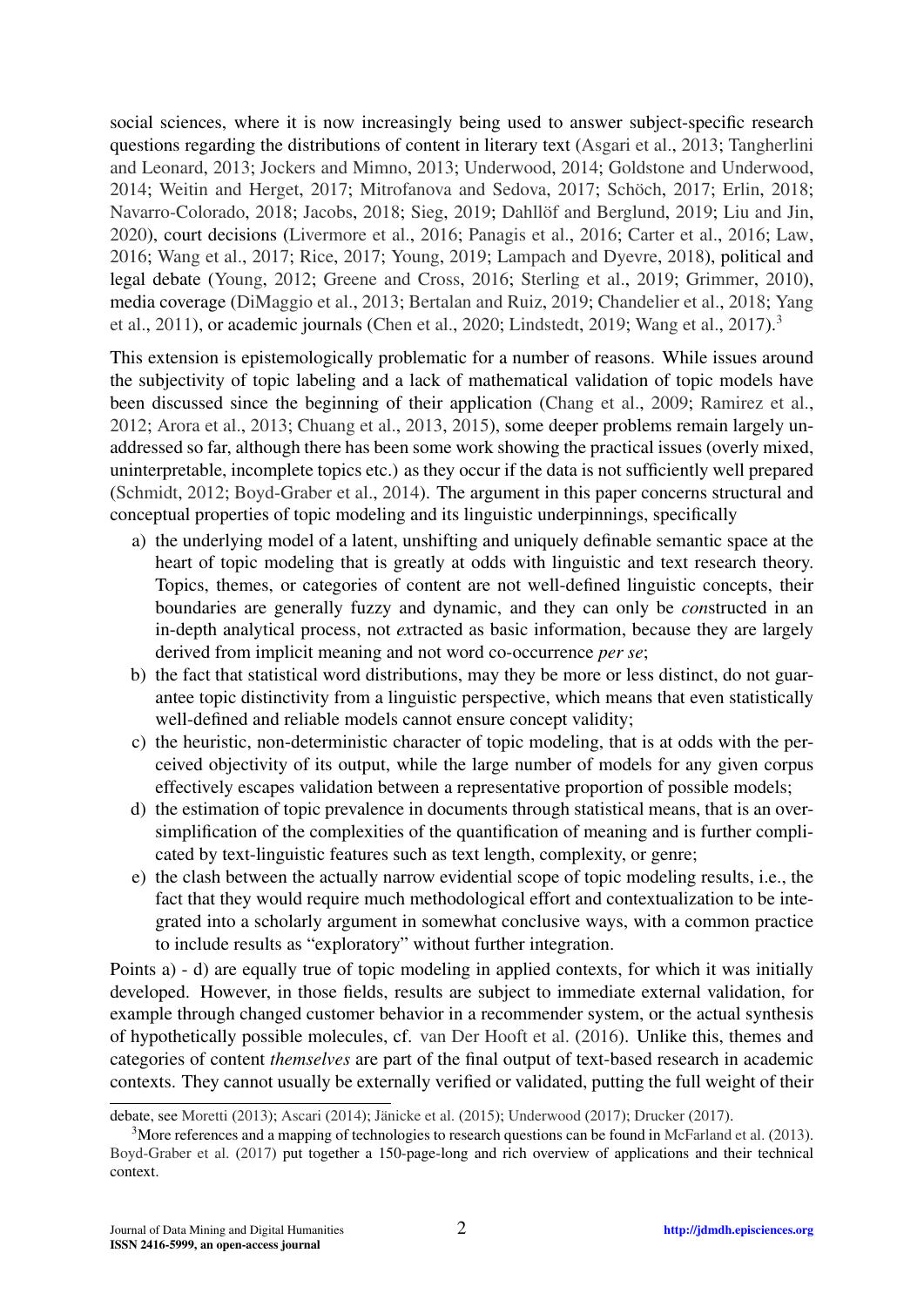acceptability on their argumentative embedding into theoretical and/or empirical models upon which future research can build. *Topic modeling does not provide models of this kind.*

The purpose of this paper is to provide a systematic review of the issues mentioned from the research perspectives of quantitative corpus linguistics, qualitative text-based research fields, and epistemology, in order to demarcate scopes of application as well as epistemological limitations.

It begins with a brief discussion of what constitutes a *topic, theme,* or *content* in different subdisciplines of text-based research fields such as linguistics, literary studies, and social sciences. It then presents arguments for why topic modeling is not an automation of the process of category construction by first providing a conceptual and largely non-technical introduction into topic modeling (section [III\)](#page-4-0); and then a more thorough discussion of the type of evidence derived from topic modeling and how it a) clashes with linguistic concepts and b) is difficult to integrate into scholarly arguments (section [IV\)](#page-6-0).

This is relevant in the context of the digital humanities and text-based research fields shifting from more qualitative to more quantitative work in recent years, where methodological sophistication has not kept up with the evolution of technology. Since approaches towards more structured evaluation, systematization, and validation of methods are necessary for further development, some suggestions to this effect are made in section [V.](#page-17-0)

## II WHAT ARE TOPICS AND HOW CAN THEY BE MODELED?

As competent adult speakers of a language, we often have a good idea of what a text is about – even if it is a very short text, like a single sentence, or one that is syntactically deprecated, like a newspaper headline ("Trump chief of staff Meadows under fire for handling of pandemic and other crises", The Washington Post online, 2020/10/27<sup>[4](#page-2-0)</sup>). We derive this idea, i.e., the subject, topic, theme, aboutness, or content of a text, partly from the words it contains, and partly from our taxonomic and ontological understanding of the world. For example, in the headline above, we can infer certain aspects of the meaning from words such as *chief of staff, pandemic,* or *crises*. But in order to correctly extrapolate the topic, we also need the context of current world politics (for example, who is *Trump*), and an understanding of the contextualized meaning of *under fire* (in a professional setting as opposed to a military siege) or *handling* (a pandemic as opposed to a zoo animal). However, even with this knowledge, defining an appropriate topic label is still not trivial. Depending on the underlying ontology and the goal of the classification, it could range from *US politics* to *a specific period in the life of Mark Meadows* to *world events causing professional crises*.

There are at least four largely separate branches of scholarly research that work with the idea of topic, theme, or category of content: linguistics, literary studies, information science, and the social sciences. Their respective ideas of what constitutes a topic are pragmatically and theoretically diverse – in linguistics, the notion of a *topic* is relevant largely in the context of information structure and denotes unit of information in a sentence or discourse that a proposition pertains to, or a referent that something relevant is said about; in literary studies, a *theme* is an implicit story or larger category of meaning derived from the words of a work, and is webbed into a historical or societal context; in the social sciences, a *topic* or *category of content* is implicit or explicit meaning derived from words that belong to similar semantic categories. Information science further uses the terms *subject* or *aboutness*, describing overarching labels of classification that facilitate effective search in libraries or search engines.

<span id="page-2-0"></span><sup>4</sup>[https://www.washingtonpost.com/politics/meadows-trump-coronavirus/2020/1](https://www.washingtonpost.com/politics/meadows-trump-coronavirus/2020/10/26/475f03d2-122f-11eb-82af-864652063d61_story.html) [0/26/475f03d2-122f-11eb-82af-864652063d61](https://www.washingtonpost.com/politics/meadows-trump-coronavirus/2020/10/26/475f03d2-122f-11eb-82af-864652063d61_story.html) story.html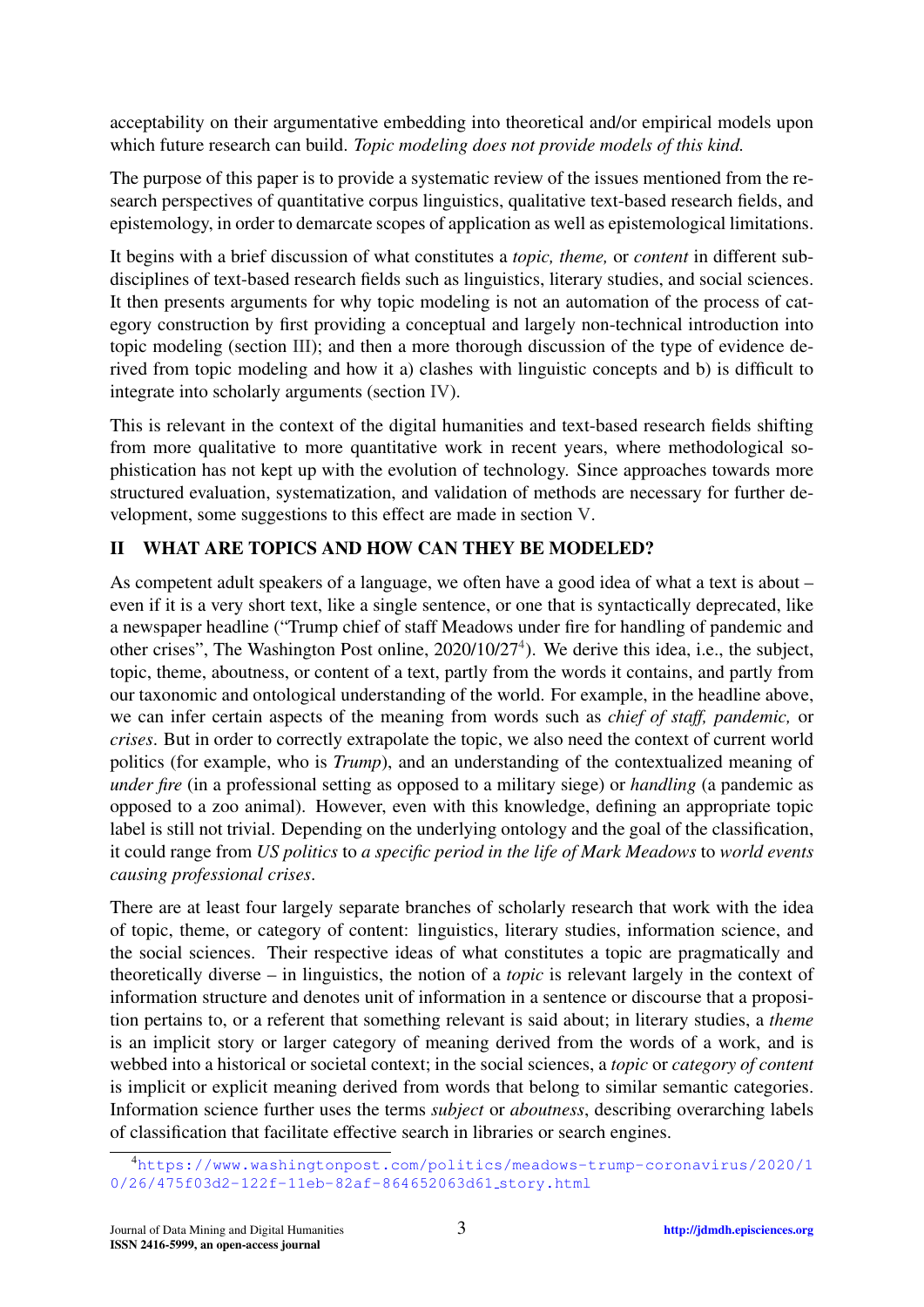For example, in the sentence *The King died and then the Queen died*, a linguist might say that the sentence topic is *King* in the first clause and *Queen* in the second; a literary scholar might say the theme is *loss* or *grief* ; and a social scientist might say the topic is *death*, *royalty*, or *the history of a certain country at a certain time*. The set of potential categories depends on the contextualization by the scholar within the (potential) taxonomy of each subject.

However, the scope of such a contextualization or categorization is not uniquely defined, and the concept of a topic, theme, etc. itself is further debated across disciplines. For linguistics, [Goutsos](#page-23-9) [\(1997,](#page-23-9) 1) notes that

"[i]n reviewing the work on topic and theme, one is struck by the almost total lack of consensus among linguists regarding the nature, the defining characteristics, and the scope of application of the notions employed. The only opinion that seems to be widely shared is that the area  $(...)$  is riddled with problems. One of the reasons for this must be the continuously proliferating literature. It is a difficult task to review even the existing reviews (...). This persisting interest is certainly indicative of the importance of the area. Yet it is quite doubtful whether the terms as used have left the realm of intuition and acquired a precise meaning".

The author continues to name at least 15 definitions covering a range from "a recognizable unit (of ideas, words, etc.)" to "(...) a unifying thread running through the text as a whole". Schlobinski and Schütze-Coburn [\(1992,](#page-26-15) 114) and [Kehler](#page-24-11) [\(2004,](#page-24-11) 238) even suggest that topic is an epiphenomenon arising from textual coherence with no linguistic reality of its own. A similar debate with strikingly similar results has occurred in thematics, a subdiscipline of literary studies – what makes a theme, a motif, the subject, and so on, is not uniquely defined in the field but rather attracts diverging and often contradictory concepts [\(Van Peer](#page-26-16) [\(2002\)](#page-26-16), [Petters](#page-25-11)[son](#page-25-11) [\(2002,](#page-25-11) 238), [Rimmon-Kenan](#page-25-12) [\(1995\)](#page-25-12)) or is even questioned with respect to the value of its contribution in the first place [\(Sollors,](#page-26-17) [2002\)](#page-26-17).

This abundance of approaches stems from the fact that topics (themes, subjects, etc.) are not a linguistic category per se – much of what topic or content analysis is about is not included in actual words or their co-occurrence. As [Krippendorff](#page-24-12) [\(2004a,](#page-24-12) 10) reflects for content analysis in the social sciences:

"Content analysts must predict or infer phenomena that they cannot observe directly. The inability to observe phenomena of interest tends to be the primary motivation for using content analysis. Whether the analyzed source has reasons to hide what the analyst desires to know (...) or the phenomena of interest are inaccessible in principle (e.g., an individual's attitudes or state of mind, or historical events) or just plain difficult to assess otherwise (such as what certain mass-media audiences could learn from watching TV), the analyst seeks answers to questions that go outside a text."

Topics, in most definitions, are hence not *direct derivatives of the data* but *interpretations of aspects of the data in context*, where the context is provided by the scholar's knowledge of a subject and taxonomies and debates in the field. Topic or content analysis in the scholarly sense is then not a process of *ex*traction of existing entities, but one of category *con*struction.[5](#page-3-0) The question of whether topics are *objectively* included in any data can hence only be answered in

<span id="page-3-0"></span><sup>&</sup>lt;sup>5</sup>Even if data is mapped to existing categories in the field, this still requires the construction of the same categories from the data.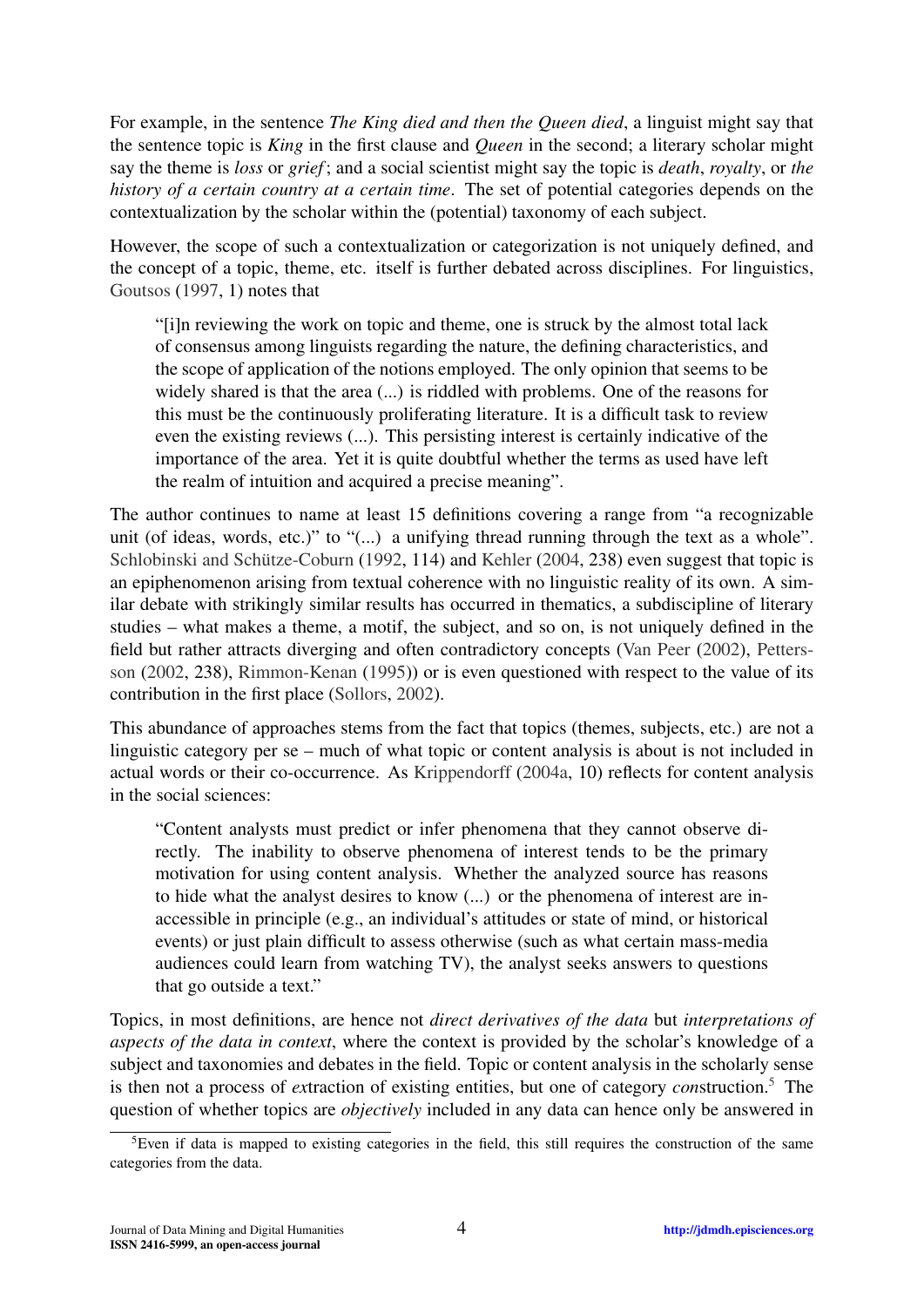a process-oriented way. If a certain type of function, i.e., method, takes a certain input and yields a certain output, then relative to the function, it can be said that the output is justified. Since the function is crucial for the validity of results, each discipline has created an extensive methodology of qualitative research for questions of this kind.<sup>[6](#page-4-1)</sup> Approaches like hermeneutics or grounded theory may not usually be considered as highly precise in the same way that quantitative approaches are, but they do place strong emphasis on the role of contextualization through existing taxonomies, influence of researcher subjectivity, and cognitive biases such as confirmation bias (the tendency of the human mind to perceptually prefer patterns that are in alignment with existing expectations) or apophenia (reading patterns into random data, like cloud animals, cf. [Dixon](#page-23-10) [\(2012\)](#page-23-10)). The rest of the paper aims to show how topic modeling is *not* an automation of such kinds of analysis, and that the same caveats persist and are in fact amplified through a massive and consequential reduction of information in topic modeling.

## <span id="page-4-0"></span>III WHAT IS TOPIC MODELING?

Topic modeling is an unsupervised machine learning technique that classifies words across documents into co-occurring word bundles, so-called *topics*. *Unsupervised* means that the classification is based only on the corpus content itself; no further information, such as a gold standard of labeled content, is provided. There is, however, usually some preprocessing involved in order to avoid trivial or random topics. This includes the filtering of highly frequent words such as articles or prepositions, and setting all words to lowercase (this can have repercussions on the content in languages like German, where nouns are capitalized). Most implementations offer the option to specify other words that should not be considered in the model, for instance words that might skew results due to ambiguity or overspecificity.

The statistical model extracted from a corpus of texts builds on the assumption that there exists a limited and fixed number of recurrent topics, i.e., "things that can be talked about" in the world,<sup>[7](#page-4-2)</sup> and that this is reflected in corpora through the frequent co-occurence of topic-specific words in separate texts. For example, some words that might frequently co-occur are *health, doctor,* and *hospital*, suggesting a topic of *medicine* or *health care*. Each document is modeled as a stochastically distributed mixture of only a few topics. For example, it is more likely that a *medicine* topic is bundled with a *human rights* topic than a *board games* topic, although both are technically possible; and no document typically contains all topics that exist in the model (rendering the probability of some topics near zero in some documents). More formally, the underlying model is a stochastic mixed-membership model of latent semantic spaces.

Topics are presumed to contain words at a certain and unchanging probability (words that are not relevant to a topic have a probability of nearly zero). Thus, *topics* in topic modeling are distributions of words, and are probabilistically distributed across documents. A *topic model* then is a distribution of distributions (of words).

These distributions can be computed with a number of algorithms: Latent Semantic Indexing (LSI) or Latent Semantic Analysis (LSA) [\(Deerwester et al.,](#page-23-11) [1990\)](#page-23-11), Non-Negative Matrix

<span id="page-4-1"></span><sup>&</sup>lt;sup>6</sup>Content analysis: [Krippendorff](#page-24-12) [\(2004a\)](#page-24-12); [Macnamara et al.](#page-25-13) [\(2005\)](#page-25-13); [Kimberly](#page-24-13) [\(2011\)](#page-24-13); [Mayring](#page-25-14) [\(2004\)](#page-25-14); [Grane](#page-23-12)[heim and Lundman](#page-23-12) [\(2004\)](#page-23-12); [Krippendorff](#page-24-14) [\(2004b\)](#page-24-14); Thematics in literary studies: [Hasan](#page-24-15) [\(1967\)](#page-24-15); [Rimmon-Kenan](#page-25-12) [\(1995\)](#page-25-12); [Pettersson](#page-25-11) [\(2002\)](#page-25-11).

<span id="page-4-2"></span><sup>&</sup>lt;sup>7</sup>"Common to all unsupervised topic models is the idea that language is organized by latent dimensions that actors may not even be aware of. When applied to everyday speech, basic (unsupervised) topic models usually identify areas of discussion – like driving and stop signs, and distinguish that from, say, dating", [McFarland](#page-25-10) [et al.](#page-25-10) [\(2013,](#page-25-10) 5). It is interesting that the author refers to everyday subjects that are relatively clearly defined and distinguishable, much unlike the fuzzy and gradient categories of scholarly research.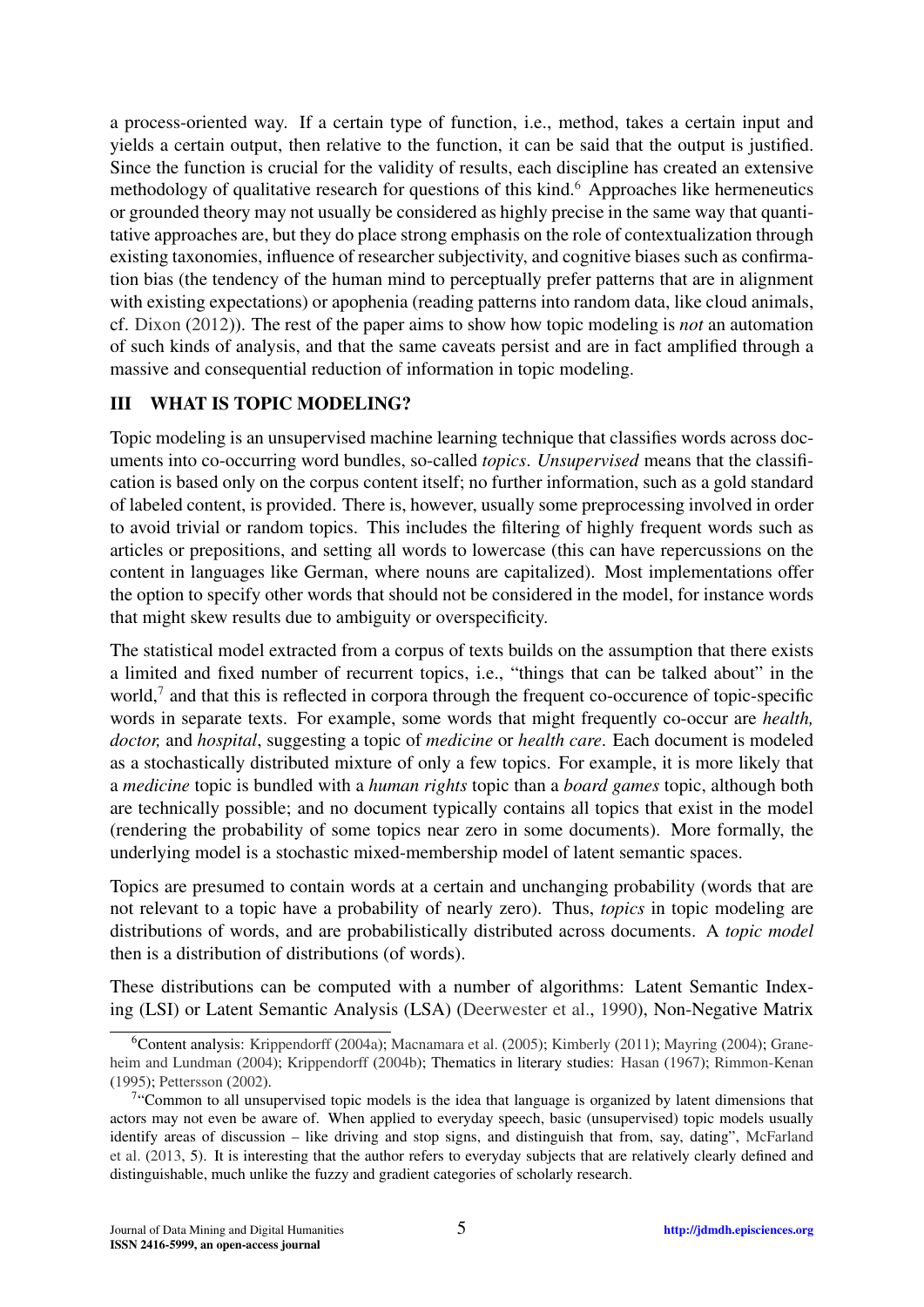Factorization (NMF) [\(Kuang et al.,](#page-24-16) [2015\)](#page-24-16), and, most widely used at present, Latent Dirichlet Allocation (LDA) [\(Blei et al.,](#page-22-13) [2003\)](#page-22-13) and modifications thereof.<sup>[8](#page-5-0)</sup> Without going into detail, a rough description is in order to prepare the following line of argument.<sup>[9](#page-5-1)</sup>

Two distinct sets of algorithms are used in topic modeling. One is based on the dimensionality reduction of vector spaces (Latent Semantic Indexing/Analysis (LSI/LSA), Non-Negative Matrix Factorization (NMF)). These are deterministic, which means that they will always yield the same model for the same data, no matter how often the algorithm is run or which word it uses as its starting point. Those algorithms use different types of dimensionality reduction, but both identify topics based on a word co-occurrence matrix (also called a document-term-matrix). That is a matrix containing the frequency of co-occurrence of each word with all other words for each document, which is then decomposed into a vector of words pertaining to each topic, and another vector of topics pertaining to each document. From these vectors, similarity is computed, typically through cosine distance. Think of vectors as arrows in a two-dimensional space. If two arrows point in different directions, their roots will meet at an angle that can be used for comparison: the more similar the direction, the smaller the angle, with a maximum difference of 180◦ . Vectors in topic modeling are not two-dimensional, but the same principle applies.

With these algorithms, the number of topics is derived from the matrix, and the same matrix always yields the same topics in both composition and distribution. LSI/LSA and NMF were the first kinds of topic models, but have largely been superseded by the more advanced algorithm Latent Dirichlet Allocation (LDA). In LDA, the number of topics is not derived from a document-term-matrix, but chosen manually. Based on the desired number of topics, LDA first assigns words to topics at random and then, aiming to maximize a distinctivity function, iteratively swaps words between topics. The final model is one that, depending on the initialization point, yields *the most distinct or separable distribution* of topics.[10](#page-5-2)

This is in line with the underlying (albeit problematic) assumption that topics are discrete and distinct, which is to say there is no continuity or gradient between topics; that they are marked by specific words; and that topics differ by document – while some very frequent topics may occur in most documents at varying rates, overall, topics are supposed to work as a classifier and not be overly equally distributed.

Since the function is maximized to *k* chosen clusters iteratively starting from a point of initialization, LDA is not deterministic. Depending on the point of initialization (the initial random assignment of words to topics), results may and do vary. The function can be solved to any number of topics, in the same way that it is possible to divide the things one owns into any

<span id="page-5-0"></span><sup>&</sup>lt;sup>8</sup>Probabilistic versions of LSA/LSI and NMF also exist. It appears, however, that those are mathematically equivalent and only represent special cases of LDA, see [de Paulo Faleiros and de Andrade Lopes](#page-23-13) [\(2016\)](#page-23-13); [Girolami](#page-23-14) and Kabán [\(2003\)](#page-23-14); [Ding et al.](#page-23-15) [\(2006\)](#page-23-15).

<span id="page-5-1"></span><sup>9</sup>A technical, but very approachable comparison of the main algorithms can be found here: [https://medium.com/@souravboss.bose/comprehensive-topic-modelling-with-nm](https://medium.com/@souravboss.bose/comprehensive-topic-modelling-with-nmf-lsa-plsa-lda-lda2vec-part-1-20002a8e03ae) [f-lsa-plsa-lda-lda2vec-part-1-20002a8e03ae](https://medium.com/@souravboss.bose/comprehensive-topic-modelling-with-nmf-lsa-plsa-lda-lda2vec-part-1-20002a8e03ae). For a comparison of LDA and NMF, see [Chen](#page-23-16) [et al.](#page-23-16) [\(2019\)](#page-23-16). For an overview of LDA and its applications in some technical detail, see [Blei et al.](#page-22-14) [\(2010\)](#page-22-14) and [Blei](#page-22-15) [\(2012\)](#page-22-15). For some modifications of LDA, see [Yu et al.](#page-27-2) [\(2017\)](#page-27-2).

<span id="page-5-2"></span><sup>&</sup>lt;sup>10</sup>The name *Dirichlet* in LDA refers to the Dirichlet distribution named after the 19th century mathematician Johan Peter Gustav Lejeune Dirichlet. A Dirichlet distribution is a multivariate probability density distribution used in Bayesian statistics. A maximally clustered distribution, i.e., one where high probability is assigned to few members in a small range, is approximated in LDA through Bayesian mixed-membership modeling. The details are irrelevant for the argument in this paper and will not be further discussed.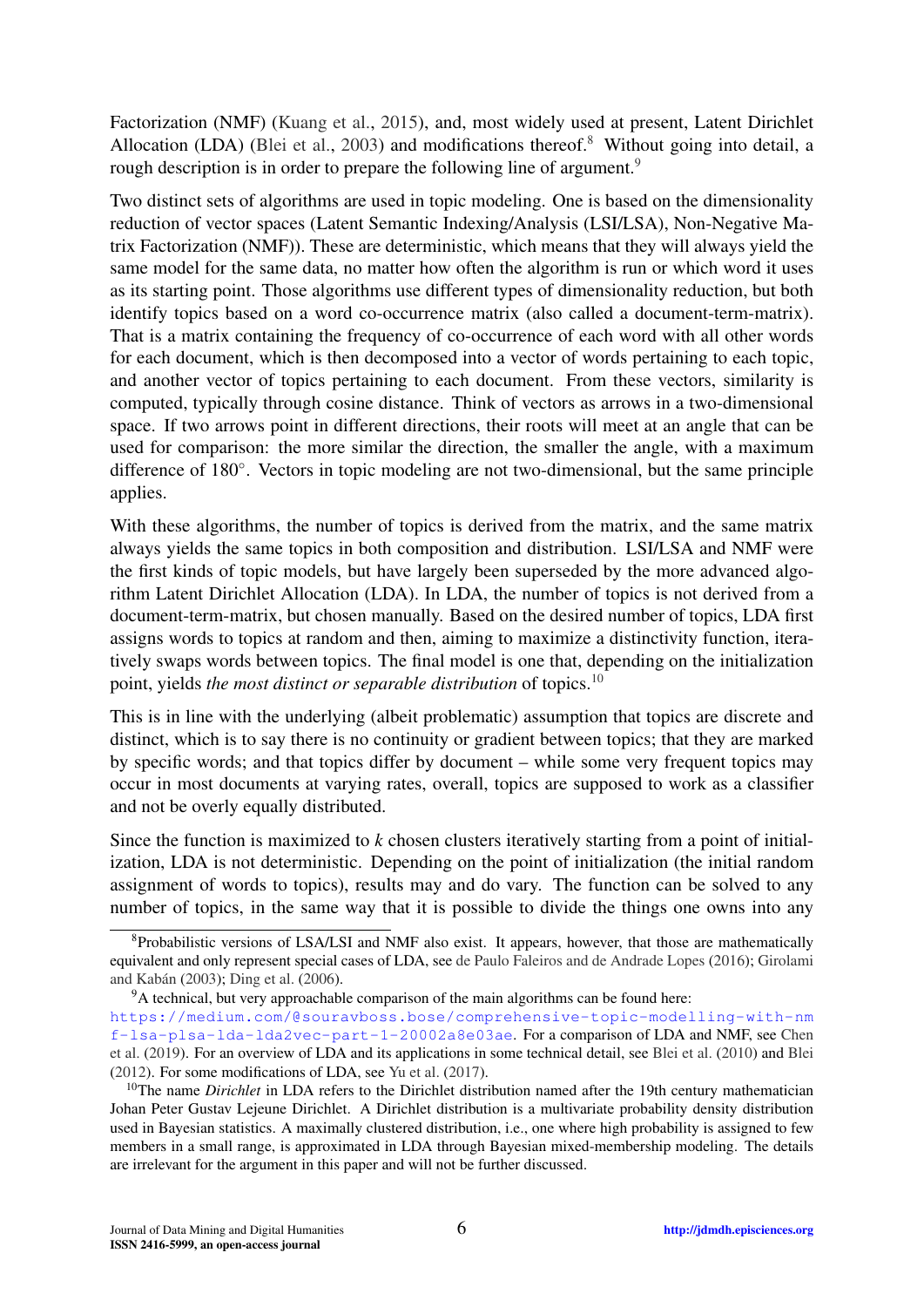number of (sufficiently large) drawers. Obviously, the quality or usefulness of the partitioning may suffer from too many or too few drawers, and the same goes for topics in LDA: there is no way of determining the ideal number of topics a-priori. Attempts to approximate the ideal number include the combination with other statistical approaches, such as a Principle Component Analysis (PCA), that determines the statistically best number of clusters, which can then be used as *k* for the number of topics; or through the addition of a Non-Negative Matrix Factorization into preprocessing (the latter is implemented in [Arora et al.](#page-22-16) [\(2014\)](#page-22-16)). However, neither Principle Component Analysis nor NMF definitively yields the best separation of topics – this is obvious from the fact that it has been deprecated in favor of LDA due to frequently unsatisfactory results. LDA, overall, yields much more impressive results compared to older algorithms in terms of the interpretability and usability of topics in information retrieval contexts – but it cannot detect the overall 'best' model without further input.

While more can be said about the technical and mathematical aspects of various topic modeling algorithms, for the sake of the argument in this paper it suffices to know that

- *topics* are distributions of words,
- *topic models* are distributions of distributions (of words) across documents,
- topic models are *mixed-membership models*, meaning that several topics can be represented in a document and words can occur in several topics,
- the most frequently used topic modeling algorithm, LDA, is *probabilistic*, and *maximizes the distinctivity* of topics, i.e., distributes words across topics in such a way that topics are most clearly distinct from one another,
- the *number of topics* in LDA *is chosen manually*,
- *LDA is heuristic*, not deterministic: The same data can and does yield different models for the same number of topics if a different point of initialization is chosen.

## <span id="page-6-0"></span>IV WHAT KIND OF EVIDENCE DO TOPIC MODELS PROVIDE?

There are several intrinsic aspects of topic modeling in its current implementations that limit the scope of the evidence it presents:

- 1. Topic modeling is incomplete, heuristic, and escapes validation, it does hence not provide a unique or the objectively best model of corpus content even statistically;
- 2. Topic modeling operates from a massive and unpredictable linguistic dimensionality reduction and relevantly unrealistic assumptions, it does hence not provide conceptual validity with respect to the linguistic reality;
- 3. Topic modeling does not reliably quantify meaning, its quantitative output (estimation of topic prevalence in documents and by metadata, such as year or author) is hence not an exact or nearly exact measurement of content distribution;
- 4. Topic modeling does not allow for conscious qualitative parameter setting, it is hence rather limited in scholarly application;
- 5. Topics derived from topic modeling are still constructions, not objective observations.

These will be reviewed from a methodological and a linguistic perspective in some detail in the following sections.

### 4.1 Topic modeling is incomplete

Topic modeling can only reasonably include words of a certain frequency spectrum into the analysis. Including all lexemes in a topic model is generally ineffective due to high computational cost. It is also limited in terms of statistical relevance – an infrequent word occurring any number out of its limited total occurrences in the vicinity of more frequent words will not tip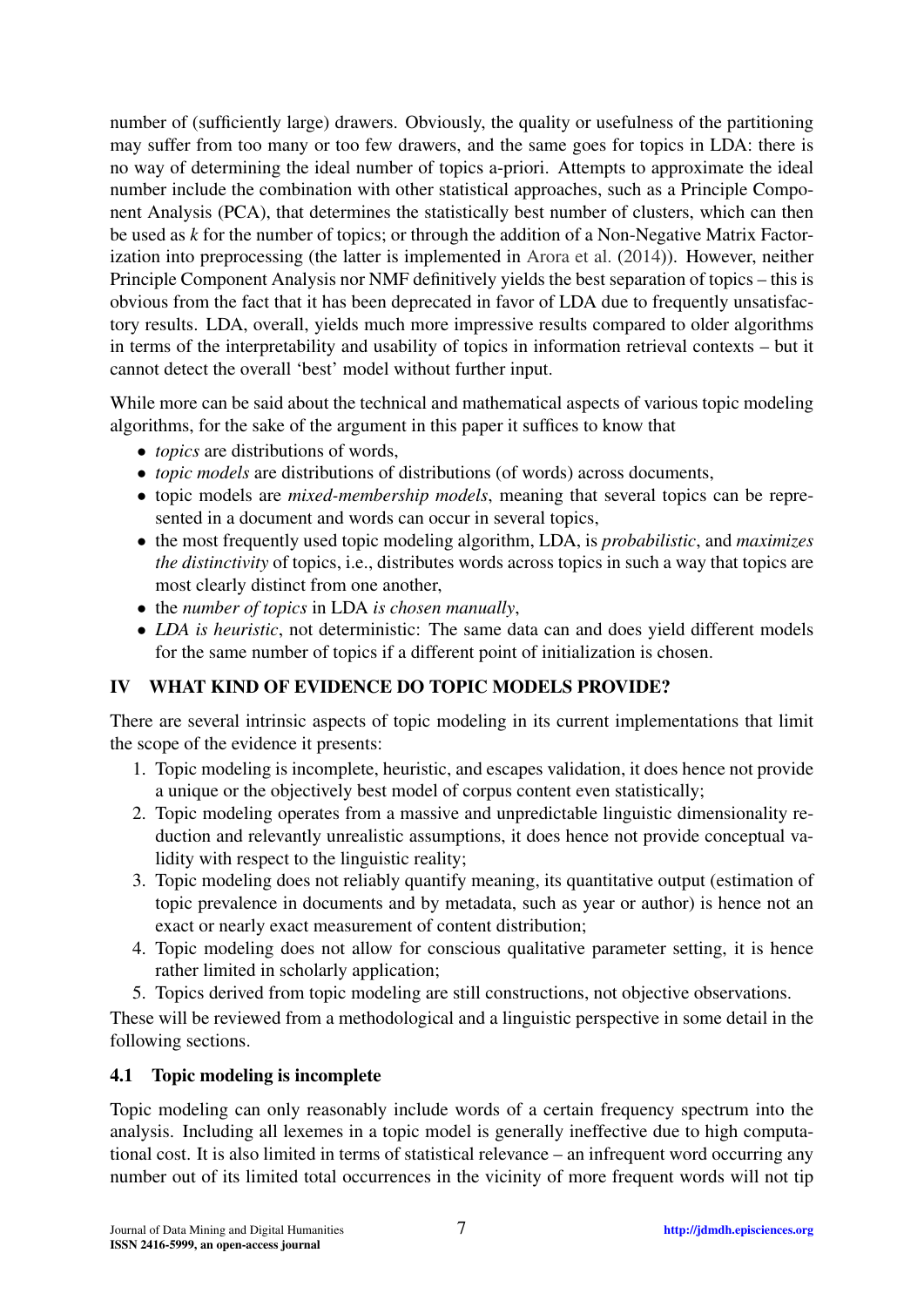the overall statistics compared to the higher clustering power of those frequent words.<sup>[11](#page-7-0)</sup> While this may sound like it affects only a few words at the end of the frequency range, the opposite is in fact true. Only a very small proportion of lexemes occurs sufficiently frequently to make any reasonable statistical statement. In fact, words are distributed in a way that only few occur at high frequency (like English *the, to,* or *is*). Up to half of all words in large corpora occur only once (so-called *hapax legomena*, or simply hapaxes), another large section twice, three times, and so on. This is frequently modeled as a Zipf- or power law distribution [\(Baayen,](#page-22-17) [2002;](#page-22-17) [Zipf,](#page-27-3) [1965\)](#page-27-3) and entails that the number of *different* words (lexemes) used in corpora is very high. For computational efficiency, the R stm package [\(Roberts et al.,](#page-25-0) [2019\)](#page-25-0) works with the 10 000 most frequent lexemes. While this may cover a wide lexical range, it is far from complete: For example, in the corpus of German Federal Constitutional Court decisions containing 3312 decisions from the years  $1951-2017$  (Möllers et al.,  $2021$ ), this leaves  $48\,000$  lexemes, or  $82.8\%$ , unused.

This limitation also implies that topic modeling is *massively* (in fact, exponentially) more incomplete with respect to the included lexemes in larger corpora – more frequent lexemes reach saturation in relatively small corpora, while the number of hapaxes continues to grow. While hapaxes cannot be used for statistical analysis, the methodological implication that over 80% of the lexical material making up a corpus cannot be used for the estimation of its content distribution is certainly uncomfortable from a scholarly perspective. Even the exclusion of a single word from a topic can change its interpretation – consider for example the set of {*table, bar, box*} (perhaps labeled as *furniture*) vs. the same set with an additional *graph*, which may change it to *quantitative research results*. If most words are excluded, then the diversity of the resulting topics is necessarily limited.

It is further unknown that topic-relevant words are also distributed in a power law function, i.e., that a topic is made up from some prototypical and many other related, but infrequent words. It is possible that the most distinguishing words are all located within the lower frequency spectrum of the distribution. In fact, there is a lack of *any* quantitative model of within-topic distributions, rendering an estimation of the effect of incompleteness nearly impossible.

### 4.2 Topic modeling is heuristic and escapes validation

LDA is a heuristic that initializes topic distributions from one word and maximizes distinctivity from there. In other words, it takes a lexeme and distributes other lexemes according to the one it chose. This obviously depends on the initialization point: if we take any object in our home and put it in a box, thereby defining the box as a container for similar objects, and then arrange all other objects by co-occurrence, results will vary depending on the first object. If the first object was a hammock, we may find {*hammock, straw hat, lemonade*}, if we start from a sun chair, we may find {*sun chair, straw hat, lemonade*}, but not *hammock*. Both are distinct categorizations driven by the order of input and the classes that exist until that point, and neither is wrong. But which one is better? That depends on the goal of the classification, which topic modeling is blind to.

<span id="page-7-0"></span> $11$ Let it be noted that all statistical computations over words in a corpus are epistemologically problematic. The lexicon does likely not meet assumptions of ergodicity, i.e., path-independence [\(Debowski,](#page-23-17) [2018\)](#page-23-17), and stationarity [\(Piantadosi,](#page-25-16) [2014\)](#page-25-16), i.e., unchangeability over time and space, which are central to stochastic theory and statistics. In fact, it appears that the concept of a fixed probability of words is strange in too many ways to be considered epistemologically safely employable [\(Shadrova,](#page-26-18) [in press\)](#page-26-18). However, since topic modeling uses relative frequency largely descriptively, without recurrence to an external totality or expected values in the final result, those concerns will not be further addressed in this paper.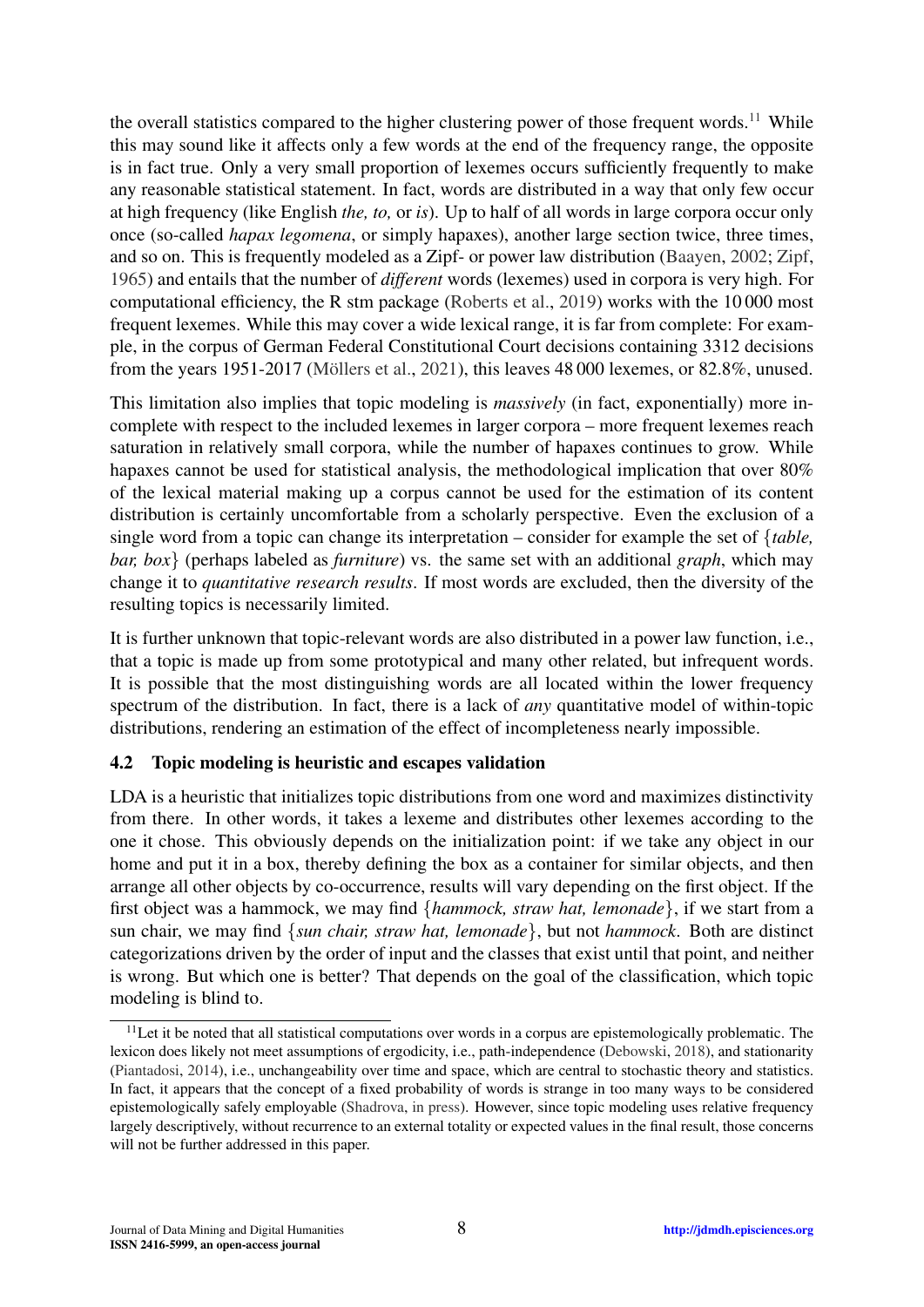The above example is not entirely fair, because LDA would in fact likely sort the hammock into the same group via its co-occurrence with other items. It is possible for words to co-occur in the same topic even if not all of them occur in a document, i.e., for topics to contain mutually exclusive words. However, the overall computation relies on the maximization of distinctivity, which means that it will try to find the most distribution as seen from a specific starting point, which necessarily results in different models for the same data. In addition, models are highly susceptible to changes in the data, in the same way that the distribution of things from our home in boxes will change if there is just one item that does not fit with any of the boxes we have defined. Empirically, this shows up as high sensitivity to minor changes in the corpus. For example, [Wendel et al.](#page-26-19) [\(in press\)](#page-26-19) find massive changes in topic distributions and prevalence between topic models of the corpus of German Federal Constitutional Court decisions based on over 3000 texts and the same corpus with another 10 texts added.

Since topic models vary depending on the order of the words they are fed, there are many different models, i.e., distributions of topics, for each corpus, and even more different topics. This is widely recognized as a problem in the application of topic modeling and usually tackled in one of three ways: (1) through fixed initialization points based on pre-processing, or through validation of the model by either (2) computational measures or (3) human rating [\(Boyd-Graber](#page-22-11) [et al.,](#page-22-11) [2014\)](#page-22-11). All three are epistemologically problematic. Defining the initialization point based on pre-processing, for example by adding a Principal Component Analysis (PCA) or Non-Negative Matrix Factorization (NMF, as implemented in the R stm package [\(Roberts et al.,](#page-25-0) [2019\)](#page-25-0) with [Arora et al.](#page-22-16) [\(2014\)](#page-22-16)'s algorithm), estimates a good starting point and a statistically optimal number of topics. However, this is done based on algorithms that *by themselves* do not yield as convincing results (hence the development of LDA in the first place). While in the combination of LDA and NMF or PCA, topic coherence reaches more satisfactory levels in applied contexts than any of the individual procedures, the dimensionality reduction to *n* optimal topics cannot provide a conceptual guarantee for ideal topic distributions.

Solutions (2) and (3), human and machine ratings (metrics) of topic coherence [\(Chang et al.,](#page-22-9) [2009;](#page-22-9) [Lau et al.,](#page-24-17) [2014;](#page-24-17) [Bhatia et al.,](#page-22-18) [2018;](#page-22-18) [Wesslen,](#page-26-20) [2018;](#page-26-20) [McFarland et al.,](#page-25-10) [2013\)](#page-25-10), are equally limited, since they can only be computed for an existing model. They can only offer an evaluation of whether a model reaches a minimum of coherence, not a validation of the model against other models. This marks a lower threshold, but that does not suffice for scholarly aims – it is generally not the aim of research to find any minimally coherent model, but one that is most descriptive of the data in light of a specific research question.

To fully validate the model for scholarly purposes, it would be necessary to compare all, or at least a representative proportion, of possible topic models of a corpus. Since there is a range of plausible topic numbers for any corpus, and unlike for information retrieval, the exact number of categories matters for taxonomic ordering, each of those topic numbers would require its own computation from all initialization points.

Let us say we want to compare models of 100–200 topics for a large corpus, incrementing in steps of 25 (100, 125, 150, 175, 200), that yields five models to compare – this is still rather coarse, the model that fits the data best might well be one of 127 or 138 topics. Using stm's 10 000 most frequent lexemes, a distinct topic model could be computed for each of those. For five topic models and 10 000 lexemes, there is a set of 50 000 potentially different topic models. Some of those may overlap, but it is difficult to predict which ones those will be or the scale or significance of their overlap.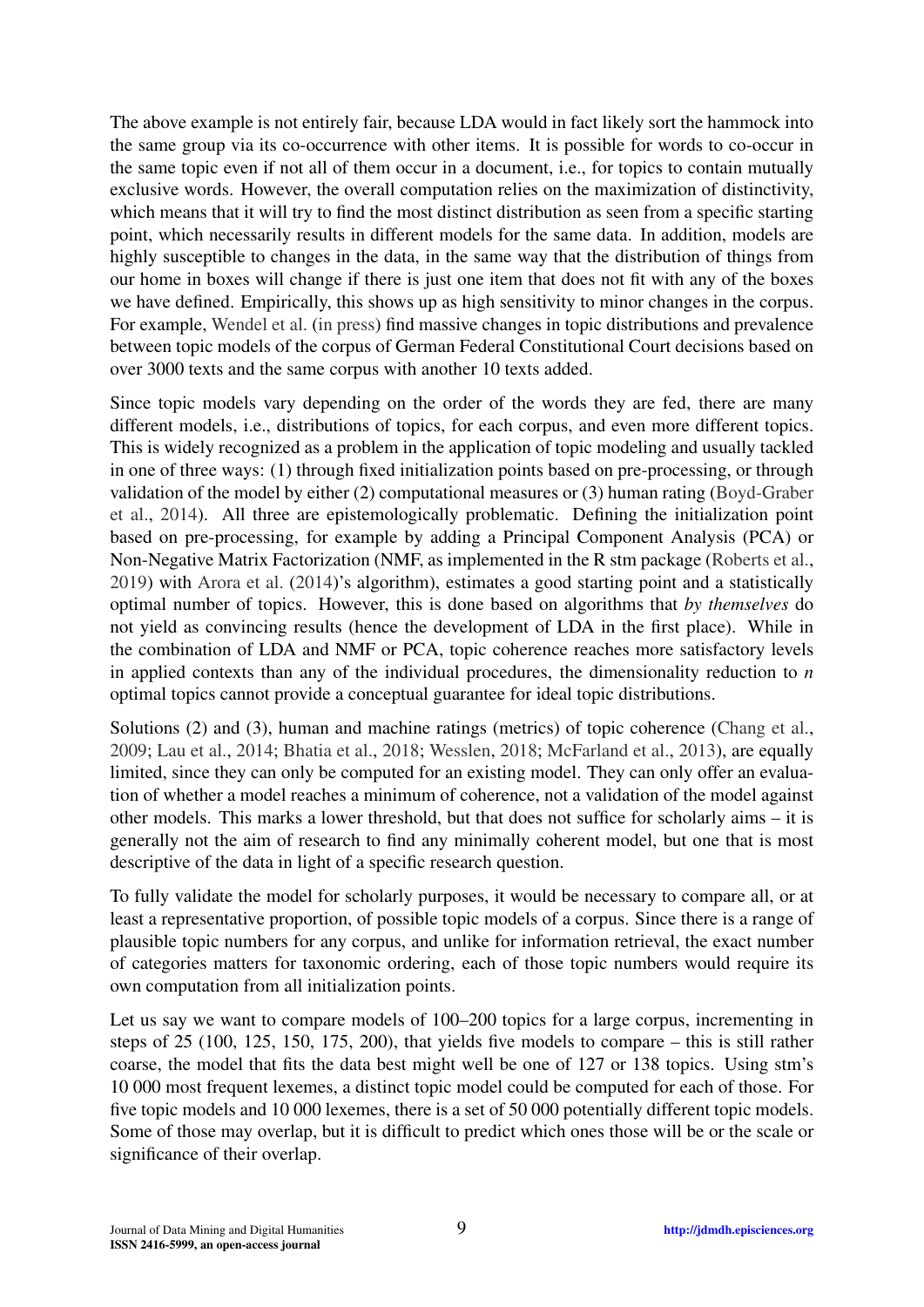Even if one were to invest the computational power and then were dedicated enough to manually check and cross-compare 50 of those models (1225 combinations of between 100 and 200 topics), that would *still leave an uncertainty of 99.9%*. Human validation then definitively becomes a lower threshold for acceptability of a more or less random model, not quality assurance in the sense of a choice of the best, or even one of the better, empirical models.

Consequently, it is impossible to validate topic models against their combinatorial power in practice, and we are factually forced to choose one from a random and small set that happens to be computed first. The only validation that can be provided for the full set of models that latently exist in the data is validation through metrics such as load, entropy, or other measures of coherence [\(McFarland et al.,](#page-25-10) [2013;](#page-25-10) [Boyd-Graber et al.,](#page-22-11) [2014;](#page-22-11) [Wesslen,](#page-26-20) [2018\)](#page-26-20) – and even that is only an option if one has the computational power ready to compute thousands and thousands of topic models, which in practice is nearly impossible within regular research contexts. However, even then, statistical distinctivity of topics has no linguistic correlate: there is no concept in linguistics that would relate certain degrees of statistical distinctivity to certain qualitative aspects like goodness or coherence of topics. Neither preprocessing through PCA or NMF nor coherence metrics can thus provide concept validity.

### 4.3 Topic modeling is unlinguistic

Topic modeling works with word frequencies, but it is not a linguistic model. It is built on the idea that meaning is a latent structure formed from or expressed through co-occurring words, and that this meaning can occur in more or less distinct units that are statistically extractable. While there is certain common sense to the idea that meaning emerges from the combination of words, this alone does not suffice for an accurate and comprehensive linguistic description.

In topic modeling, the concept of *words working together to construct a topic* is represented by spatial proximity (typically within a document, but smaller sections are also possible), and frequently co-occurring words are presumed to form tighter or more coherent semantic groups than less frequently co-occurring words. Within linguistics, this idea is modeled in the subfield of distributional semantics (see [Baroni et al.](#page-22-19) [\(2014\)](#page-22-19) and [Fabre and Lenci](#page-23-18) [\(2015\)](#page-23-18) for an overview). It is widely used in computational linguistics, especially in applied contexts, for example in word embeddings [\(Peters et al.,](#page-25-17) [2018;](#page-25-17) [Devlin et al.,](#page-23-19) [2018;](#page-23-19) [Levy and Goldberg,](#page-24-18) [2014;](#page-24-18) [Liu et al.,](#page-25-18) [2015;](#page-25-18) [Ethayarajh,](#page-23-20) [2019\)](#page-23-20) or sentiment analysis [\(Medhat et al.,](#page-25-19) [2014;](#page-25-19) [Bakshi et al.,](#page-22-20) [2016\)](#page-22-20). However, the limitations of deriving higher-level information from word co-occurrences alone are also frequently discussed and lead to the prolific development of combinations with other models of meaning, such as visual information, knowledge graphs, and relational semantics [\(Herbelot,](#page-24-19) [2013;](#page-24-19) [Bruni et al.,](#page-22-21) [2014;](#page-22-21) [Fried and Duh,](#page-23-21) [2014;](#page-23-21) [Speer and Lowry-Duda,](#page-26-21) [2017;](#page-26-21) [Lengerich et al.,](#page-24-20) [2017;](#page-24-20) [Thoma et al.,](#page-26-22) [2017\)](#page-26-22). This is due to the fact that what seems like a straight-forward model – *words that occur together construct larger units of coherent meaning* – is in fact a massive, consequential, and largely undpredictable linguistic dimensionality reduction. To illustrate only some of the problems as they occur in topic modeling:

1. Statistical distinctivity does not equal thematic distinctivity, coherence, or granularity. Topic modeling through LDA is based on a maximization function, suggesting that higher statistical distinctivity makes for better topics. *There is no concept in linguistics that would cover this*. It implies that distinctively co-occurring words *do* form semantic units (i.e., topics), while linguistics only states that co-occurring words *can* form semantic units, but does not specify this quantitatively in any way.

In language, similar words do not necessarily denote similar topics, while different words in fact can. Rare words co-occurring frequently may form topics, but frequent words that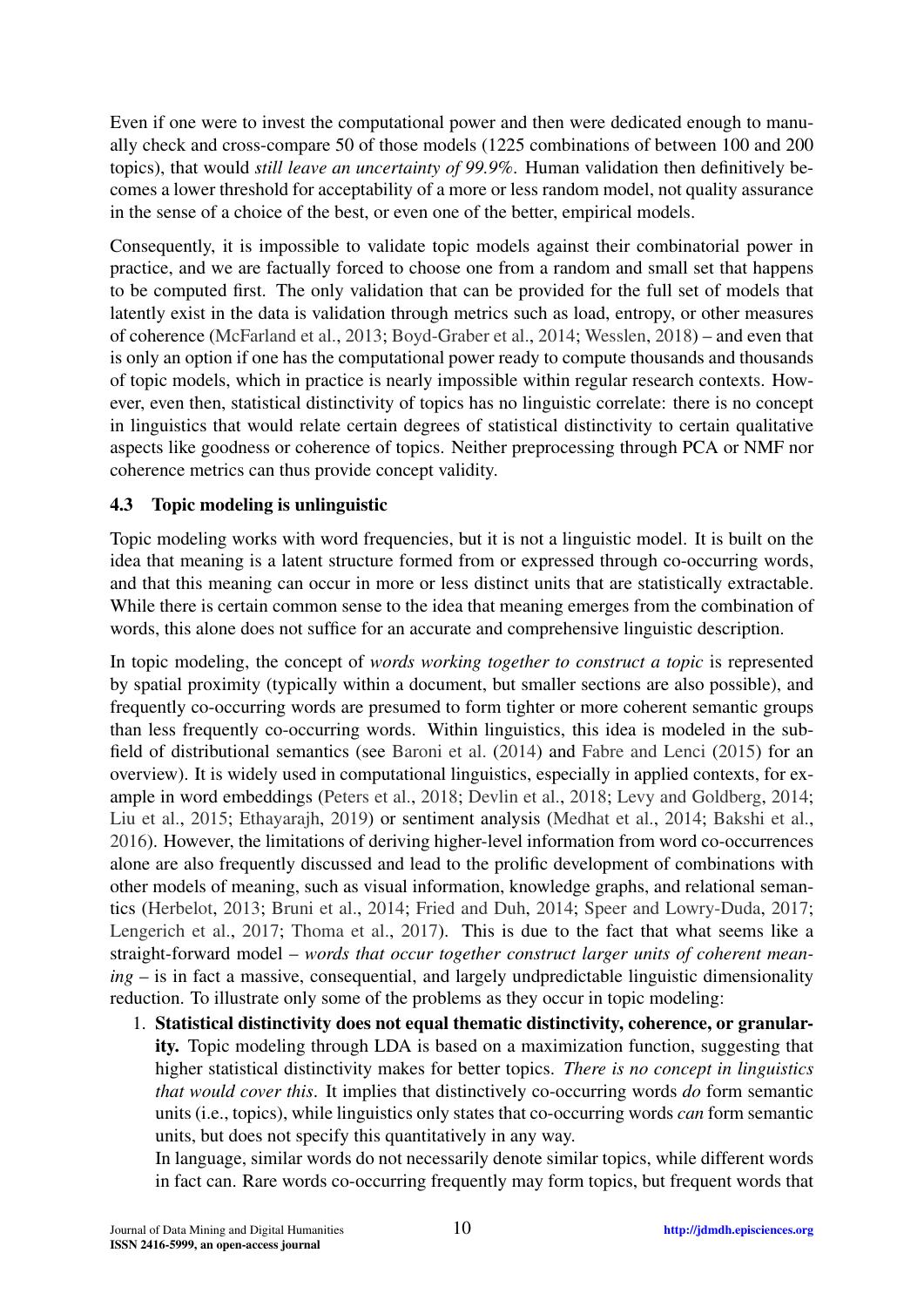are more dispersed may as well. This is very difficult to handle in a quantitative model that reduces all kinds of linguistic aspects to a single dimension. In fact, lexico-quantitatively very similar strings may even have entirely different meanings.[12](#page-10-0) Consider for example *The Queen of the Narnia stepped down* and *The Queen of England stepped down*. While nearly identical in phrasing, the two sentences denotate entirely different genres and semantics (ontologies, implications, consequences, semantic fields, and frames). If the corpus further contained *The King of Gondor reached his goals* and *The King of Spain reached his goals*, based on this information alone, any string-similarity-based algorithm would rightfully sort the first two sentences into one topic and the second two into another, while in fact, their distinctivity does not say much about their content. Similarly, the sentences *There was a medical doctor on the plane. He could not help* and *There was a doctor of philosophy on the plane. He could not help* denote different themes and even genres.

2. Language dynamics are omnipresent and consequential, and topic modeling is unable to account for that. Language is not stationary. It changes not only over long periods of history, but constantly. Two of the processes and linguistic features that influence the occurrence of words within a document and a corpus are standardization [\(Fergu](#page-23-22)[son,](#page-23-22) [1997;](#page-23-22) [Laitinen,](#page-24-21) [2004;](#page-24-21) [Schmidlin,](#page-26-23) [2011\)](#page-26-23) and productivity (the coinage of new words, [Baayen](#page-22-22) [\(1994\)](#page-22-22); [Bertram et al.](#page-22-23) [\(1999\)](#page-22-23)).

These do not just lead to quantitative imprecisions, but change the qualitative output of a model. When a new field of study, movement, process, etc. arises in the world, there is at first a proliferance of terms to refer to it. Over time, terms are standardized and differentiated. By then, same or similar concepts are referred to with fewer terms. Some of the previously overlapping terms may become free to be used for other concepts, or just die out. Over time, words are not simply added to the lexicon, but also differentiated in meaning. However, this process is not initiated a single time, but constantly – whenever something new happens, language adapts to be able to describe it (productivity, diversification), and speakers converge on certain mappings of those concepts and words (standardization). This metaprocess overlaps between all newly arising processes in the world – the initial set of terms (pre-new-process) was also the result of developmental processes of diversification and standardization.

Over time, more and more words exist in the corpus, though not necessarily also in the active vocabulary of each speaker. In a topic model, these would rightfully be sorted into more diverse topics. However, some of these words may in fact refer to the same concepts, while others denote genuinely new concepts, and some may overlap.

Overall, the tendency will be an overestimation of the diversification of topics over time, i.e., yield an artifact of higher topic diversity. Correspondingly, a diversification of topics over time is in fact a common observation in reported topic models [\(Wang et al.,](#page-26-9) [2017;](#page-26-9) [Pisarevskaya et al.,](#page-25-20) [2020;](#page-25-20) [Laubichler et al.,](#page-24-22) [2019\)](#page-24-22), albeit without discussion of the influence of language dynamics. It is of course true (and somewhat trivial) that in a world of innovation, new things arise constantly, hence a degree of diversification is to be expected in any time series over discourse. It is still necessary to disentangle the expectable, trivial diversification from the linguistic artifact and an observation relevant to the subfield.

<span id="page-10-0"></span> $12$ This of course also depends on the type of meaning one refers to, for example intension – the conceptual meaning – vs. extension – the representation in the world – vs. pragmatic meaning or functionality vs. truthconditional meaning etc. (see [Herbelot and Ganesalingam](#page-24-23) [\(2013\)](#page-24-23); [Herbelot](#page-24-19) [\(2013\)](#page-24-19); [Lewis and Steedman](#page-24-24) [\(2013\)](#page-24-24) for some thoughts specific to distributional and computational semantics). The scope of this paper does not allow to go into more detail.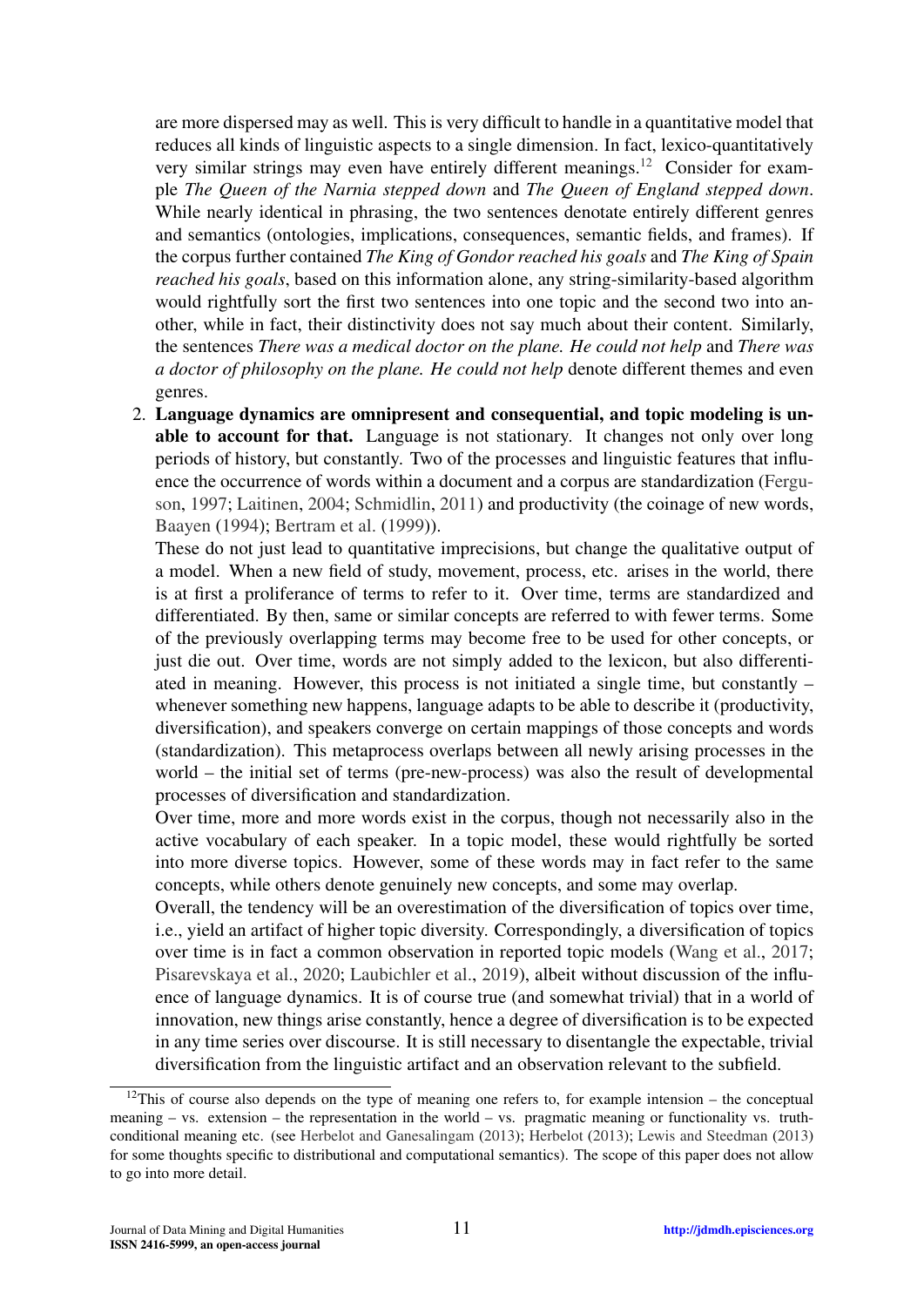Topic modeling further presumes that topics are static – the words comprising a topic do not change – and that only the prevalence of the topics changes:

"Once latent topics are trusted by a variety of means, sociologists can begin to study how they vary over time. In so doing, one can identify the ebb and flow of different language-domains or research-areas within a field", [McFarland et al.](#page-25-10) [\(2013,](#page-25-10) 8).

However, in reality, it is obvious that they are not. For example, the topic *computer networks* covered very different concepts in 1990 compared to 2020, and some of the relevant concepts arose and then died out in the meantime. Some would even argue that topics evolve and devolve within a single text or smaller unit:

"(...) Things have begun perceptibly to change, to wit, the return of interest in thematics, i.e., in capturing the information available but disseminated throughout the text like shifting mists (...). Trying to grasp dispersed information – a moving target without fixed meaning, as indeed topics won't stay in place for the length even of a moderately short sentence – is what thematics is aiming at", [Hogenraad et al.](#page-24-25) [\(2003,](#page-24-25) 222).

While corpora can be split by time, modeling changing units over time is a conceptually, namely ontologically, difficult task. Even if models for each year or decade were computed, their interfaces would require definition (which topics in  $t_1$  map to which topics or groups of topics in  $t_2$ ), and each of those interfaces would suffer from the same uncertainty regarding validity and heuristics as the total model. Text-internal language and topic dynamics are even structurally unaccountable for within a topic model, since topic models are computed from a so-called *bag-of-words-approach*, which loses track of any internal structure.

### 4.4 Topic prevalence is not an accurate quantification of meaning

One of the major desiderata of text-based research lies in the estimation of how certain aspects of meaning change over time or between factors. It is tempting to view topic prevalence as a representation of "how much of a corpus is about topic x". However, this is a questionable simplification in many ways.

1. The way topic modeling estimates topic prevalence does not align with the way topics are labeled and perceived. Human raters a) only consider the most frequent or most distinctive words of a topic, typically the first 10 or less, and b) grasp an underlying concept based on selective perception, they filter irrelevant words in their categorization – a topic that has 9 words clearly belonging to a common theme would likely be categorized as a good topic, even if the 10th word would not fit.

Topic *prevalence*, i.e., the estimated proportion a topic makes up in a corpus, on the other hand, is computed not only from highly topic-relevant words, but from *all* words sorted into the same topic. This includes a number of conceptually weakly related terms, which still quantitatively contribute to the prevalence of the topic, and some words that are somewhat randomly sorted into the same topic. For example, if a topic model had a topic made up from the set {*news, journalist, TV, station, broadcast, report, article, host, radio, cat*}, a human rater would likely say this is a media topic, and assign the computed prevalence to it. However, the prevalence includes all counts of the word *cat* with only some of the other topic words. If the next five words in the topic – that the human rater might disregard for their labeling, because they may only consider the most frequent or distinctive words for their labeling – were *food, bed, dog, walk, fun*, then the topic prevalence would include parts of documents that have nothing to do with media,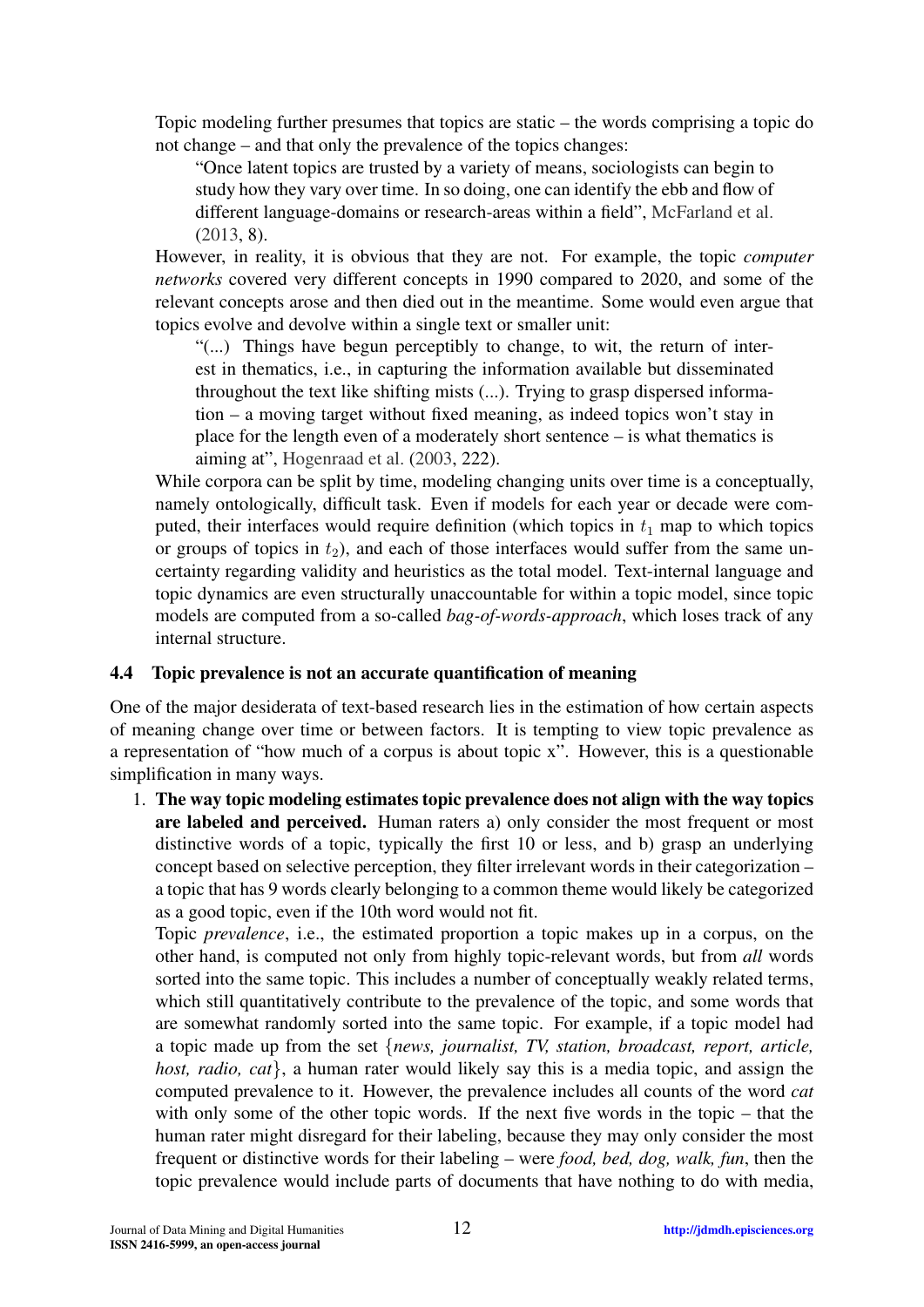but instead with cat food or dog beds. Changing the number of words considered for the labeling only shifts the problem, because a topic can consist of hundreds of words. Unless one finds a category that fits *all* of the words sorted into a topic, the prevalence estimation is necessarily inaccurate, because it is computed from conflated topics. Thus, while being incomplete with respect to the lexical inventory of the corpus, topic modeling is in fact *overcomplete* in estimating topic prevalence.

2. The definition and quantification of co-occurrence is a linguistically daunting task, and requires consideration of parameters such as genre or text type and length. Counting words is hard. It is a common joke among linguists that nobody knows what a word is. Words are quite difficult to define, because they interact with aspects from all linguistic layers (syntactic, morphological, phonetic, semantic, pragmatic, graphematic), but counting words and making sense of the word count in a machine context is known to be notoriously annoying among corpus linguists – so much that, in fact, corpus linguistics usually counts tokens (strings separated by whitespace) to avoid the discussion altogether. For example, if a semantic word consists of two graphematic words (such as *Cold War*), this has repercussions on the quantitative model, although lexicographically it would usually simply be treated as a single word.

This also bears a conceptual problem – unless all words that are split in writing are accounted for and changed to continuous strings in pre-processing, their combined meaning is lost to the model. Similarly, homographs (words that are written the same but denote different meaning, such as a state *bar*, a *bar* in a bar graph, and a *bar* serving drinks) cannot be distinguished by the model. This has qualitative repercussions, but it also systematically skews the quantitative output of the model.

Further, similar meaning can come in more or fewer words (*Buffalo buffalo Buffalo buffalo buffalo buffalo Buffalo buffalo* vs. *buffalo from Buffalo, that are buffaloed by Buffalo from buffalo, in turn buffalo buffalo from Buffalo*).<sup>[13](#page-12-0)</sup> While the occurrence of the string *buffalo* makes up 100% of the first example, it is down to less than 50% in the second example, although the second sentence is merely an explication of the first; and further, technically, not all *buffalo* strings are the same word, since some of them are verbs, some adjectives, and some nouns. For a precise quantitative model, decisions around these issues have to be made, and implications of the method require consideration in the interpretation of the output.

This also affects the baseline of what counts as co-occurrence. While stylometry and information retrieval typically consider documents, sometimes at book-length, for their analyses, linguistic ideas of co-occurrence are usually concerned with words in somewhat proximal position to one another. This can be defined by the distance within a window of *n* words from one another (typically between 3 and 10), positionally through co-occurrence in the same clause, sentence, paragraph, or chapter, or syntactically through certain relationships such as verb and object. Counting words as co-occurring when they are some 200 pages apart is a stretch of the concept, because it seems unlikely that the reader will make the semantic abstraction between the two in the same way they would in a window of 5 words. This invites unwelcome repercussions on topic abstractions. For example, in this section, the word *cat* will occur several times. Earlier in this paper, the word *taxonomy* occurred a number of times. From close-reading, the reader would not consider this a paper about the taxonomy of cats. However, statistically, relative to the other papers of

<span id="page-12-0"></span><sup>13</sup>[https://en.wikipedia.org/wiki/Buffalo](https://en.wikipedia.org/wiki/Buffalo_buffalo_Buffalo_buffalo_buffalo_buffalo_Buffalo_buffalo) buffalo Buffalo buffalo buffalo buf falo [Buffalo](https://en.wikipedia.org/wiki/Buffalo_buffalo_Buffalo_buffalo_buffalo_buffalo_Buffalo_buffalo) buffalo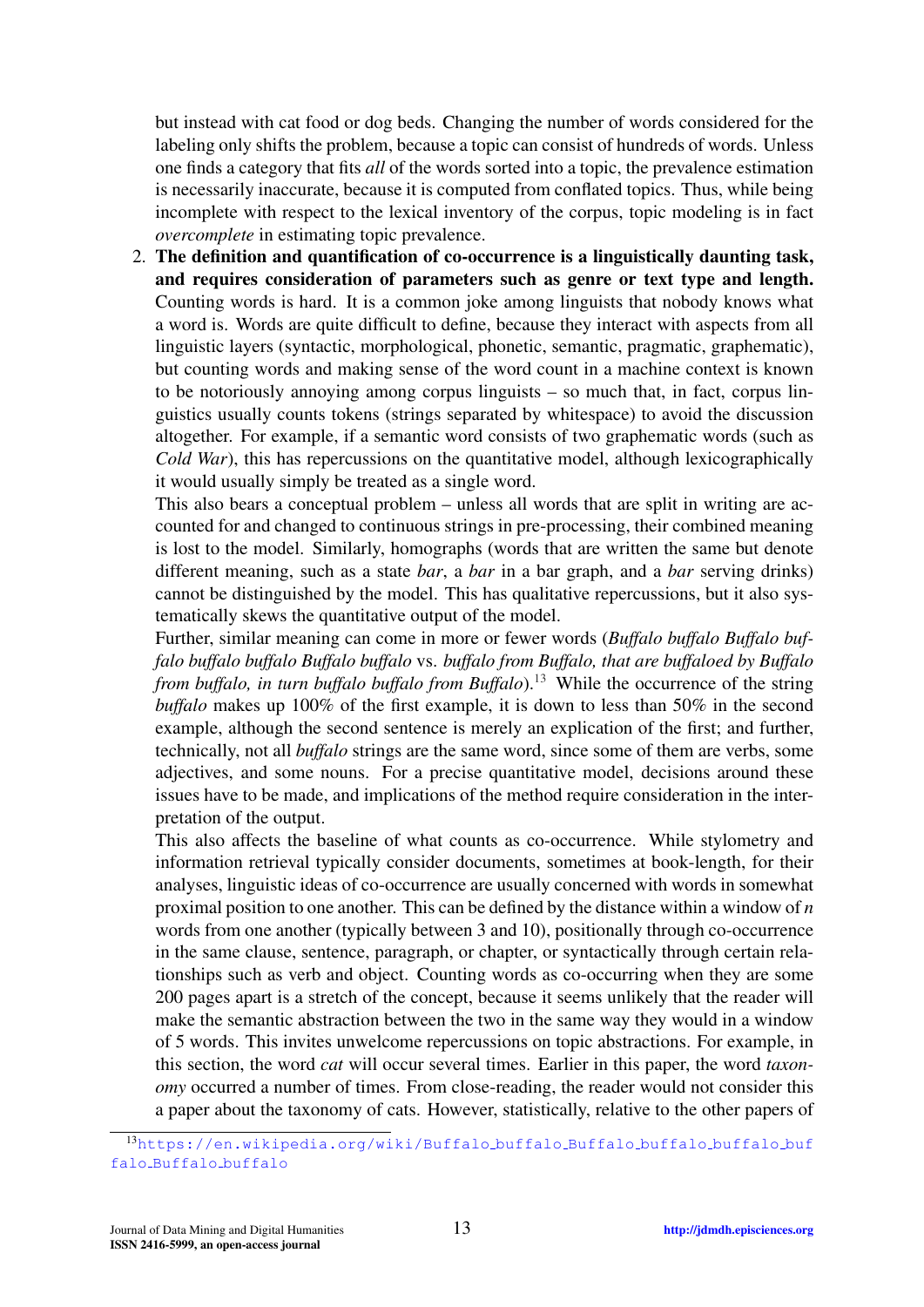the author, this is the *cat + taxonomy* paper, even though those terms do not even occur in the same section.

The longer a text is, the more likely it is that its words will span various, and often disconnected, topics, but a bag-of-words approach cannot make that distinction. Splitting the text into parts for a topic modeling can be (and has been) done, but that does not resolve the challenge of providing a definition of what constitutes a part of a text. This is conceptually unresolved and unresolvable through linguistic means alone. In scholarly applications of topic modeling, text lengths range from tweets [\(Chen et al.,](#page-23-16) [2019\)](#page-23-16) to novels [\(Liu and Jin,](#page-24-6) [2020\)](#page-24-6) and collections of novels [\(Tangherlini and Leonard,](#page-26-4) [2013\)](#page-26-4).

- 3. Above-chance word co-occurrences are practically meaningless for most words in a corpus. This puts the analysis at risk of overinterpreting statistical distinctivity. For any hapax in a corpus, co-occurrence with *any* other word is statistically highly unlikely, and distinctivity can often be reached simply from the fact that most words are rare and can only occur within a limited number of contexts. Due to the large number of possible word combinations, *almost everything* in a corpus is unlikely to co-occur by chance.<sup>[14](#page-13-0)</sup>
- 4. Quantifying meaning is conceptually hard. Topic modeling first extracts co-occurring word bundles, then estimates their prevalence in a corpus. This is typically understood as (a) the words belonging to the same word bundle form a coherent meaning, and (b) their prevalence or proportion in the corpus is expressive of their relevance to the corpus or the writers.

The implication of (a) is that words that co-occur in certain distinctivity  $-$  i.e., co-occur with one another, but not across topics – form more coherent semantic units. The implication of (b) is that, in order to speak about something (a topic), I use the same words, and the more relevant it is to me, the more I use those same words. While both have a certain degree of common sense to them, they are risky in a quantitative analysis: both imply a *scalar* or *gradual* model of topicality and relevance. Since prevalence is given in percentages, another implication is linearity: mathematically, a topic can make up anywhere between 0% and 100% of a corpus, and 2% is twice as relevant as 1%.

This is a metatheoretical assumption<sup>[15](#page-13-1)</sup> that implies acceptance of the premise that meaning is quantifiable from string matches alone, that it scales linearly (more of the same words mean more of the same meaning). However, extrapolating from the relative frequency of a word is problematic, because the limitations of said frequency are generally unknown. Fig. [1](#page-14-0) illustrates this humorously.

The first problem with this is that words do not behave like that. Since in all corpora, most words are hapaxes, their relative frequency depends more on the size of the corpus (is it one in a million tokens or one in a billion tokens?) than their relevance. Additionally, there are several processes guiding lexical frequency that have little to do with their relevance to a topic, for example burstiness and priming (raised local probability of a word to occur after it has been used, [Bock](#page-22-24) [\(1986\)](#page-22-24); [Hoey](#page-24-26) [\(2012\)](#page-24-26); [Gries](#page-23-23) [\(2005\)](#page-23-23); [Madsen](#page-25-21) [et al.](#page-25-21) [\(2005\)](#page-25-21); [Pierrehumbert](#page-25-22) [\(2012\)](#page-25-22)), text structure (some words tend to reliably occur in

<span id="page-13-0"></span><sup>&</sup>lt;sup>14</sup>The combinatorial potential of words is usually underestimated. For example, [Shadrova](#page-26-24) [\(2020\)](#page-26-24) calculates the combinatorial potential of the verb and accusative object lexemes as they occur (i.e., the number of verb lexemes that take accusative lexemes times the number of accusative lexemes) in a small corpus containing only 21 relatively short (<1000 tokens) and thematically similar texts to be several magnitudes above the estimated number of atoms in the universe.

<span id="page-13-1"></span><sup>&</sup>lt;sup>15"</sup>An example of such a metatheoretical assumption could be that the more times a given term appears in a text, the greater is the likelihood that the paper is about the concept that is expressed by that term. Metatheoretic assumptions are thus broader and less specific than theories. They are more or less conscious or unconscious assumptions behind theoretical, empirical, and practical work", [Hjørland](#page-24-27) [\(1998,](#page-24-27) 607).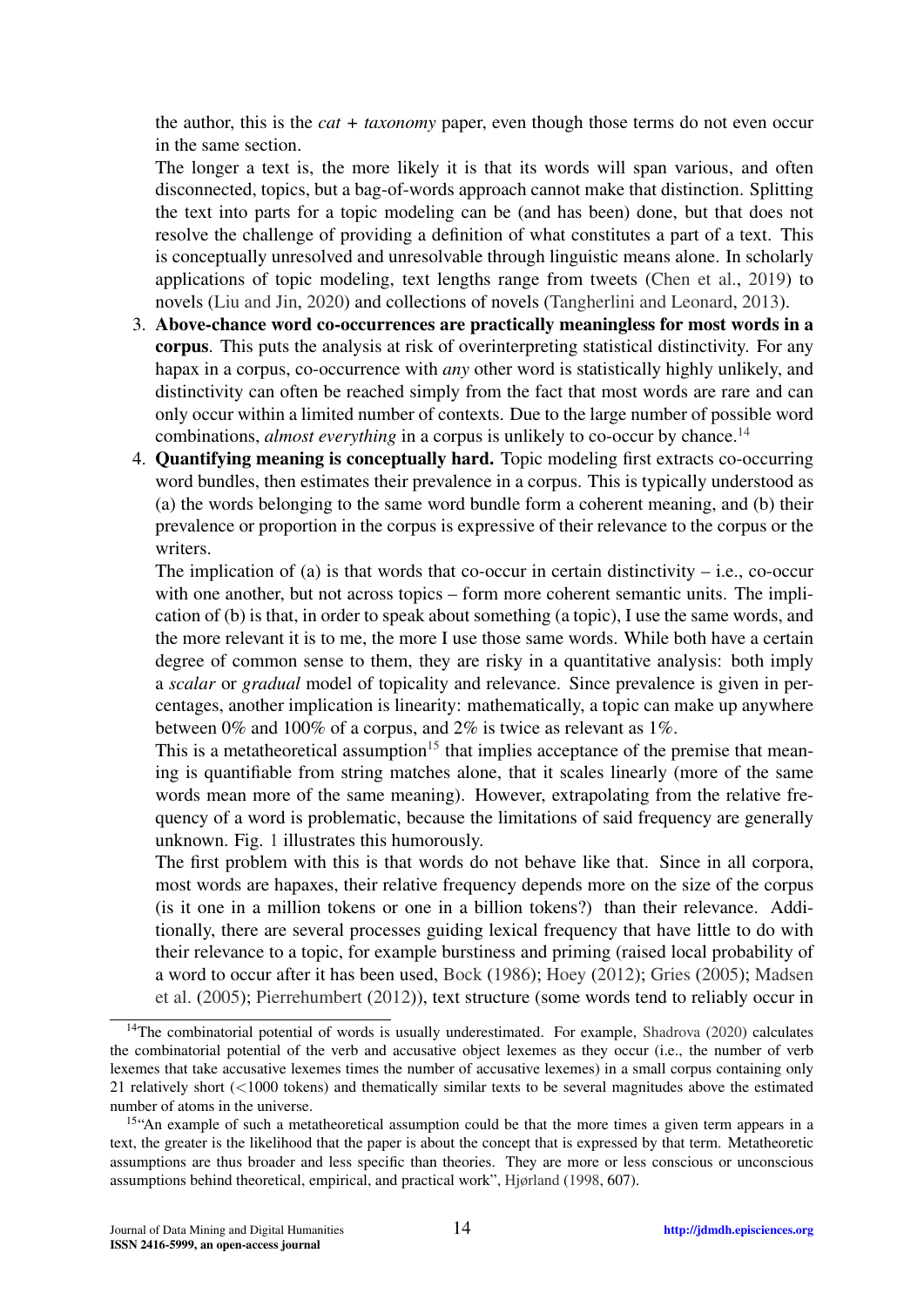<span id="page-14-0"></span>

THE WORD "SUSTAINARI E" IS UNSUSTAINABLE.

Figure 1: An example of incorrect extrapolation from word frequency in a corpus to real life properties, <https://xkcd.com/1007/>

certain parts of the text, then disappear, such as *acknowledgement*), and convergence in multi-authored documents (the tendency to converge in the use of syntactic and lexical choices and semantic frames in dialogue, etc., [Pickering and Branigan](#page-25-23) [\(1998\)](#page-25-23); [Steels and](#page-26-25) [Loetzsch](#page-26-25) [\(2006\)](#page-26-25); [Pardo](#page-25-24) [\(2006\)](#page-25-24), and many others. There are some attempts to account for burstiness in topic modeling [\(Doyle and Elkan,](#page-23-24) [2009;](#page-23-24) [Madsen et al.,](#page-25-21) [2005\)](#page-25-21), but that does not solve the underlying question: how do we know "how much" of a text is about x? Consider the following examples:

- (a) Johan likes cats.
- (b) Johan is a cat.
- (c) Johan and Katharina like cats.
- (d) Johan is a cat, but Katharina is not a cat.
- (e) Johan is definitely a cat, but Katharina is not.
- (f) Johan is a feline.

How much of each sentence is about cats? In ex. a), a proposition is made about two referents, one of them being a cat. In ex. b), a predication is made – both Johan and the cat refer to the same referent. is b) then "more" about cats, because it does not have another referent? Or is it less about cats, because it is a statement about one specific cat, not the species? Ex. c) is like ex. a), but now with another referent. Quantitatively, the word *cats* is down from 1/3 to 1/5. Is it less about cats than a)? Ex. d) is similar to ex. b), but with another non-cat referent. Quantitatively, it is less about cats than b) (1/4 words in b), 2/10=1/5 in d), even though *cat* occurs twice in d)), and it includes a cat under negation. Does that make it "even less" about cats? How about ex. e), where the first cat is emphasized, the second is deleted? Does the *definitely* make it "more" about cats? Ex. f) does not contain the word *cat*, is it still about cats?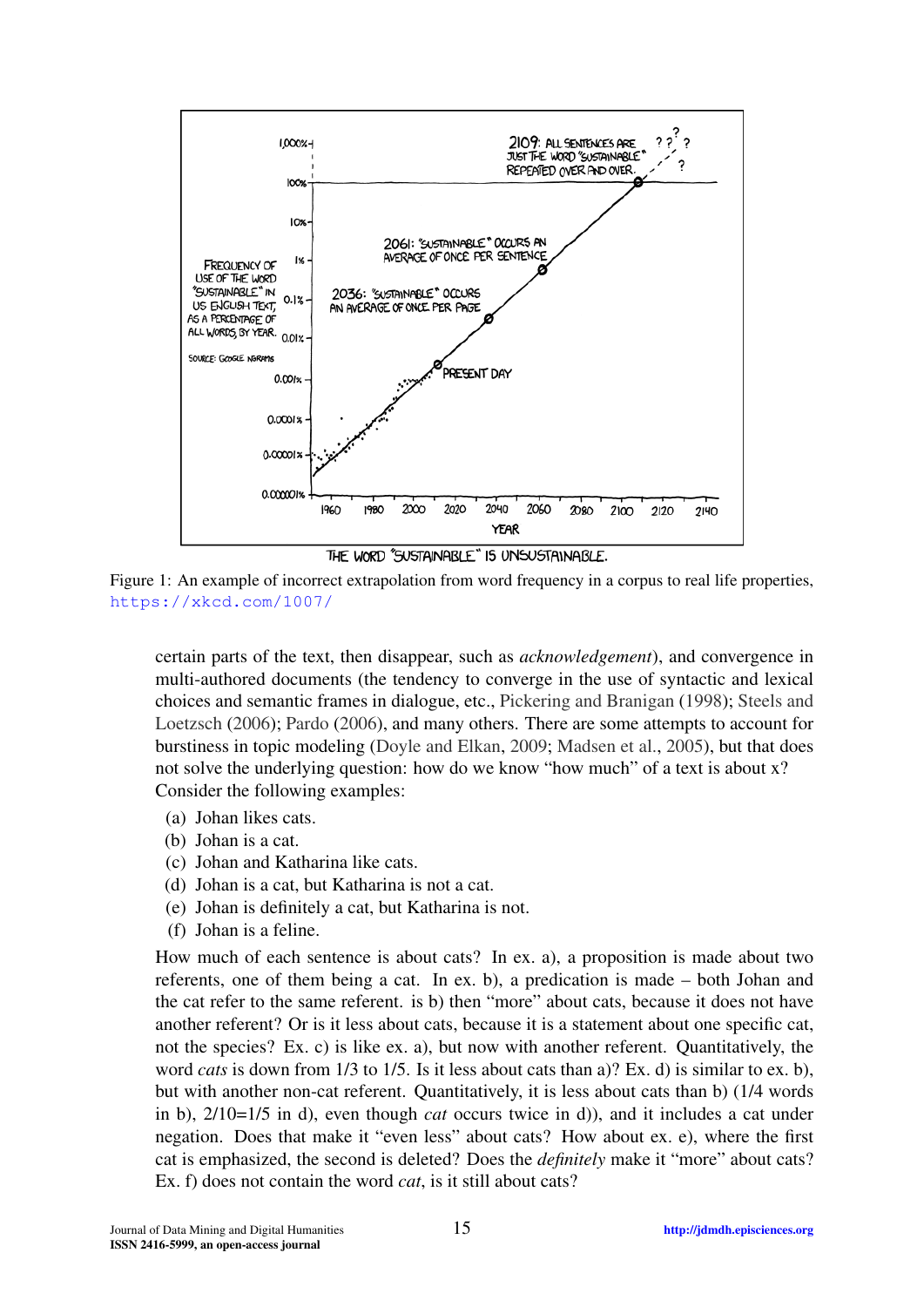These are not rhetorical questions. In a real-world research scenario, one may not have to weigh simple and similar sentences like these. In practice, however, annotating high-level categories such as *areas of law* or *narrative passages* is notoriously difficult and requires careful development of guidelines. Once the concepts are clear and quantifiable units such as 'sentences mentioning at least one of those concepts' or 'documents that contain at least five mentions' need to be decided on and iteratively validated. This scholarly process it tedious and challenging, but all modeling of meaning is – there is a reason for why the formal modeling of meaning is a subfield of philosophy, linguistics, cognitive science, and AI research each. A more or less precise quantification of meaning may not be impossible to achieve, but can surely not be approximated by counting words in a bag out of context or embedding into a subject-specific framework.

### 4.5 Topic modeling does not allow for conscious scholarly parameter setting

Topic modeling in LDA allows for a number of parameter settings. Aside from the obvious choice of algorithm, preprocessing and the number of iterations that are performed, these also include the convergence threshold, the number of topics (unless that is defined through preprocessing through NMF or PCA), and hyperparameters  $\alpha$  and  $\beta$  which refer to aspects of the distribution.<sup>[16](#page-15-0)</sup> However, neither of those parameters correspond directly to a a number of decisions that are required in the categorization of content. These include at least the following parameters:

- Granularity: How many topics are there? How abstract or concrete can they be, do they all belong to the same level of granularity or is there a taxonomy of some sort?
- Explicitness/implicitness: Are topics explicitly stated and perhaps even syntactically defined (topic: *King/Queen*) or are they implicit (topic: *grief/loss/change/etc.)*?
- Ambiguity: Are topics clearly distinct, can they overlap?
- Scope: How far can topics or themes stretch in the document? How local are they?
- Nomothetic vs. idiothetic vs. idiosyncratic categorization: Are topics defined relative to a full taxonomy or ontology of things (nomothetically), idiographically, i.e., with respect to a single branch of things (for example, *Kafka and estrangement*), or idiosyncratically only for a single leaf within a branch of things (for example *beetle and estrangement*)?

Some discussion on hyperparameter setting in LDA is provided in [Asuncion et al.](#page-22-25) [\(2012\)](#page-22-25) and [Panichella](#page-25-25) [\(2021\)](#page-25-25), but the general practice and recommendation is to experiment with topic numbers until one reaches a satisfactory level of semantic coherence or clarity. While acceptable in applied contexts, this is obviously epistemologically problematic, since it invites confirmation bias (stopping at the model that yields results most in line with existing assumptions and ignoring other types of evidence) and apophenia (reading patterns into random data). However, it is also not conceptually the same as the isolation of the parameters listed above – the number of topics is a single dimension, while the parameters exist on several dimensions. The adjustment of topic numbers is an intervention within a dimensionality reduction. It is hard to tell on which of the fused input dimensions it was actually performed.

For example, granularity exists on a continuum – some topics (in life) are more wide-ranging, others are more narrow, and it is easy to construct a topic of intermediate granularity between most granularities of this kind. However, it is plausible to assume that there are some more or less dense ranges on this continuum, i.e., areas where higher or lower topic coherence or a more

<span id="page-15-0"></span><sup>&</sup>lt;sup>16</sup>alpha and beta reflect constraints on the mixture of topics per document and words for topic, respectively. High  $\alpha$ : documents may contain many different topics, not one or two topics specifically; low  $\alpha$ : documents should be classified through a small number of topics.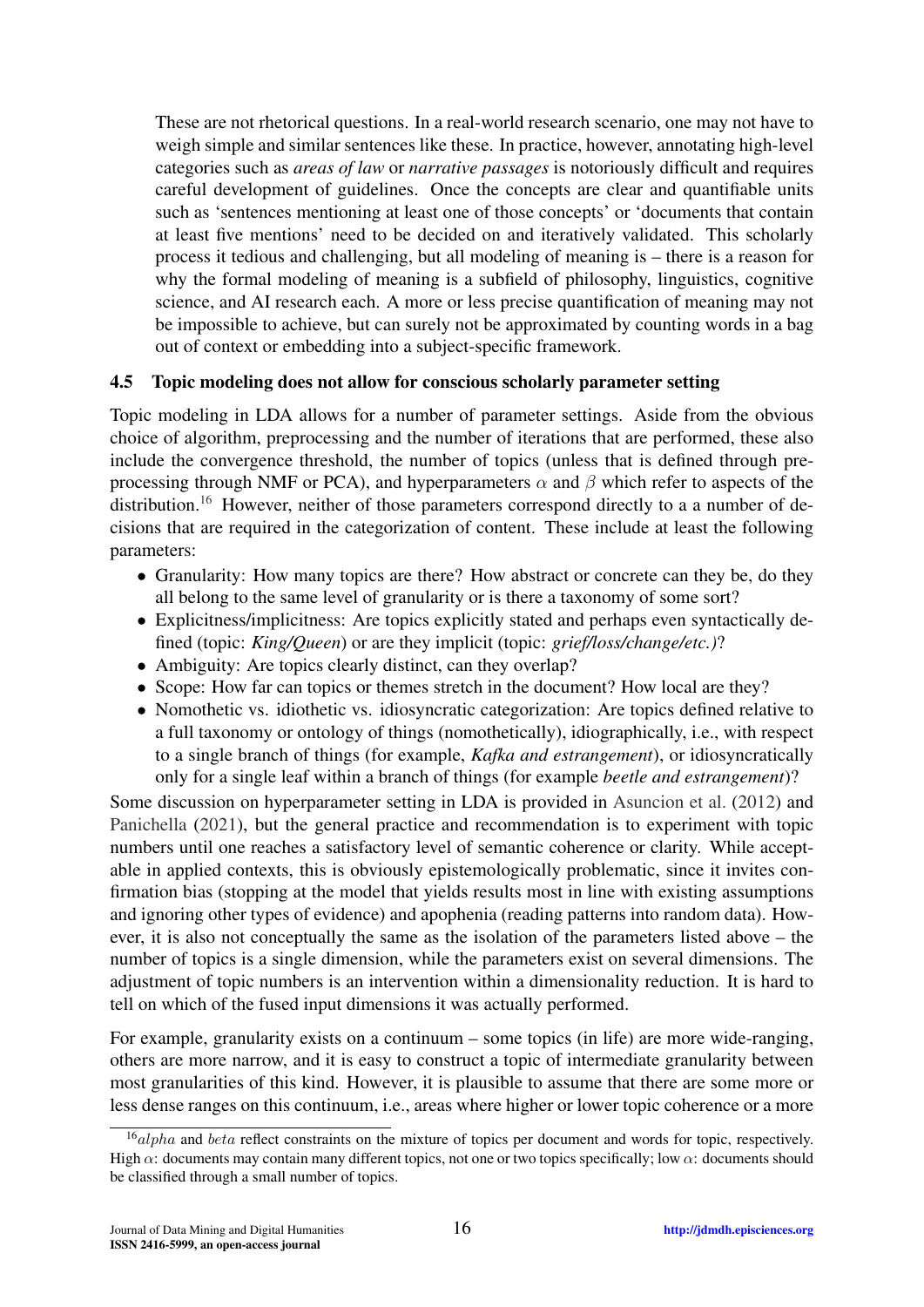successful taxonomical mapping is expected.<sup>[17](#page-16-0)</sup> However, in a topic modeling, a higher number of topics may correspond with lower granularity, or lower degrees of ambiguity, or more limited locality, or – likely – all of the above. In practice, no mapping of higher or lower granularity by higher or lower topic number seems to be possible. The same is true of ambiguity, scope, or different perspectives such as nomothetic vs. idiothetic groups. It is impossible to consciously search for specific ranges on these diverse dimensions by adjusting topic numbers.

Since implicit meaning *is not included in the words*, but only *read into (or out of) the proximity of words*, no parameter can even theoretically be conjured to define what one is looking for. The risk of apophenia is particularly high here. In order to extrapolate the most useful or knowledgeable topic distribution, it should be possible to perform experiments with granularity, ambiguity, etc., but topic modeling is structurally incapable of this.

### 4.6 Topic modeling underexplores the analytical potential of the humanities

By relying on frequency of co-occurrence *and* distinctivity in a massively reduced information space, the inner workings of topic modeling streamline content distributions to the most prototypical categorization. This is the best case scenario – in the worst case, they produce somewhat random or even misleading results.<sup>[18](#page-16-1)</sup> Even in the best case scenario, the already streamlined information then runs through the human mind of the researcher, that, in the absence of complex contextual information as it exists in close reading, and without specific methodological guidelines for the interpretation of topic modeling, will further amplify this prototypicality by means of Gestalt perception and cognitive biases.

This has recently been shown empirically by [Gillings and Hardie](#page-23-25) [\(forthcoming\)](#page-23-25), who ran a study comparing an eyeballing approach based on LDA-extracted topics from news articles to a close-reading approach of the same documents. Out of the twenty topics, they only find one matching topic between the two approaches ("wind farm development in Scotland"). Mismatched topics include major divergences such as "farming and agriculture" (topic modeling) vs. "environmentally-friendly shopping" (close reading) or "community" (topic modeling) vs. "terrorism" (close reading), but also more gradual shifts such as "Labour and Conservative" vs. "Labour leadership race" or "wildlife" vs. "endangered or extinct wildlife".

Rather than synthesizing observation into knowledge under consideration of all complexity, the researcher is limited to connecting dots. Optical illusions, for instance images that can either be perceived as a duck or as a rabbit, work best with just the outline. Adding obvious fur or feather patterns would result in less superposition of the two possible shapes. A topic model can be such an ambiguous outline – however, unlike in the optical illusion, the studied text may not be ambiguous at all. Topics derived from topic models remain constructions interpreted *into*, rather than read *out of* the combination of words present in each topic. But since only little

<span id="page-16-0"></span><sup>17</sup>A similar type of ideal category level is known as *basic-level categories* in perception and learning psychology [\(Rosch et al.,](#page-26-26) [1976;](#page-26-26) [Hajibayova,](#page-24-28) [2013;](#page-24-28) [Eimas and Quinn,](#page-23-26) [1994;](#page-23-26) [Markman and Wisniewski,](#page-25-26) [1997\)](#page-25-26). A basic-level category is a perceptually salient, easy to detect and memorize object-type category in the world, such as *a car* rather than *a vehicle* or *a Ford*; or *a dog* rather than *a canine* or *a Border Collie*. Basic-level categories are also typically used to refer to newly introduced referents without further context ("I'm by the tree" or "I'm by the oak" rather than "I'm by the Japanese evergreen oak"). They can change with experience, for example, a dog owner may perceive the Border Collie as a basic-level category, while a car salesman might think of a type of Ford as basic level.

<span id="page-16-1"></span><sup>&</sup>lt;sup>18</sup>This was shown by [Schmidt](#page-26-13) [\(2012\)](#page-26-13) in a topic modeling-based analysis of references to the whaling industry which implies connections that have never existed. In the case of whaling, this is relatively easily rectifiable, but in more obscure topics, misleading topic modeling output may lead to entirely unfitting models of history or literature.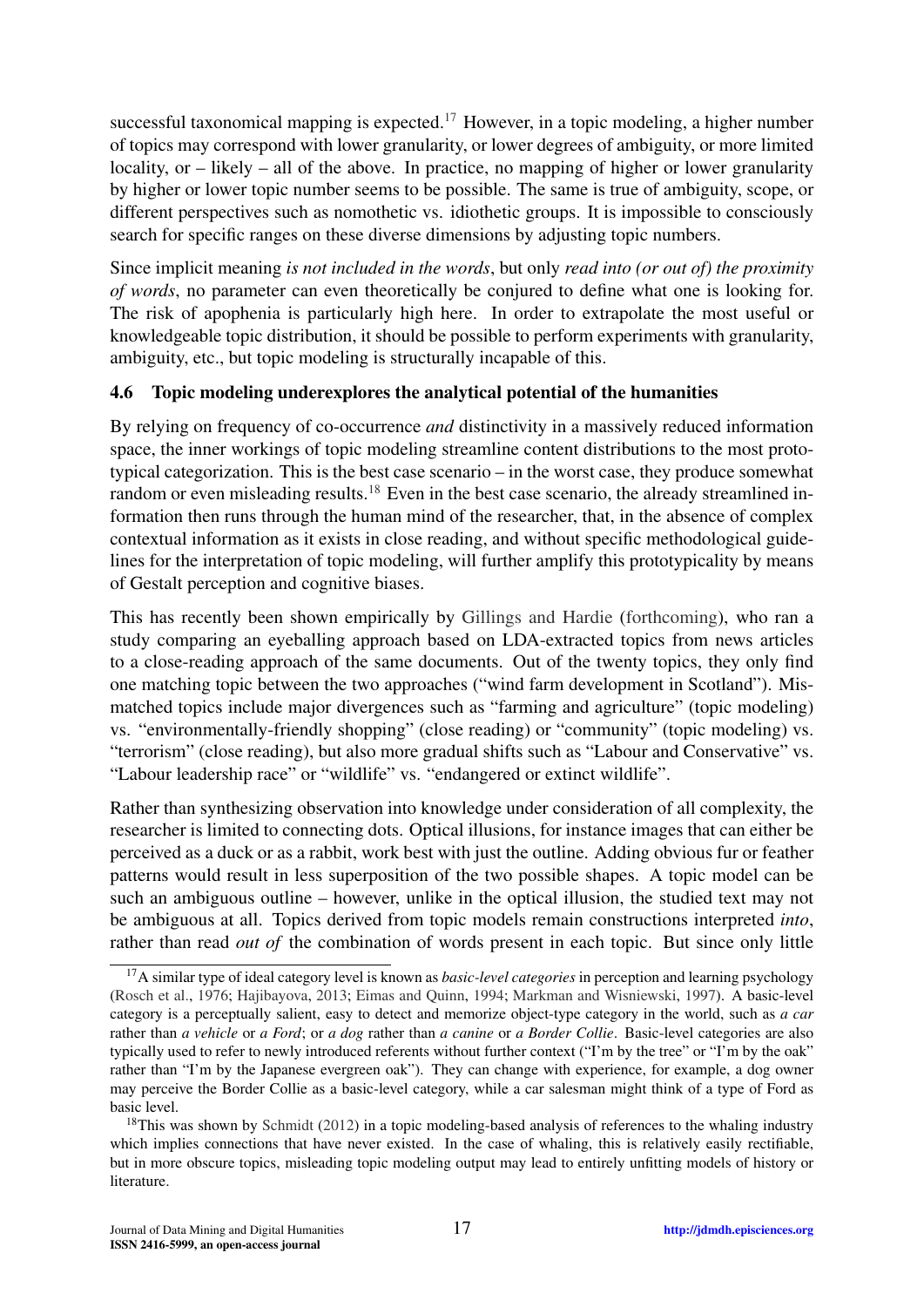information is left, especially from a large corpus, the interpretation of the topic model can be like a flipping image. Over time, this underexploration of the existing analytical ability accumulates a lot of insecure and unsynthesized information, even though other ways of knowing do exist and could clarify the issue promptly. Topic modeling effectively cuts the link between the researcher and their actual research object, which is the total collection of text and not its reduction, as Frédéric Clavert has helpfully pointed out. Rather than adding to the stability of the epistemological structure and conceptual clarity of a subject, the uncritical employment of computational methods can effectively work as a limiting factor in the understanding of large text data.

## <span id="page-17-0"></span>V CLOSING THE GAPS: TOWARDS BEST PRACTICES

While all models are reductionist in nature and abstract from details present in the data, topic modeling does so with reliance on undefined linguistic interfaces and in fairly far-reaching, unpredictable, and so far unmodeled ways.

It is clear that the ideas of a) unshifting semantic spaces and b) meaning detection through string match counts are conceptual simplifications for the sake of operationalization. It is less the fact that they are such simplifications that is epistemologically problematic, and more the unpredictability and density of this dimensionality reduction: it is quite impossible to tell precisely which information has been lost in the condensation from the initial text to bags of words and finally to topic models.

The real challenge in using topic modeling for scholarly purposes then lies in the clarification of the scope of evidence it provides (cf. [Leonelli](#page-24-29) [\(2019\)](#page-24-29)), in the development of best practices around the argumentative embedding of topic modeling results, and in the formulation of a research program that would result in the methodological integration of topic modeling with linguistic and text-based research to a degree that would allow for its use as an independent research method.

Topic modeling without massive validation does not provide better, more objective, or more exact evidence to most research questions than close reading would. Hence the focus of the argument should be on how the evidence it does provide is in fact relevant to the research question and how its uncertainties affect the argument.

At present, however, it is not common practice to relate topic models to research questions in a detailed fashion. Instead, it is frequently presented as "exploratory evidence" or "a new perspective on data".[19](#page-17-1) This in itself is unusual for the empiricist, and it does not appear to be a common case that those studies are then followed up with confirmation, replication, or disconfirmation in later studies. This clashes with the concept of exploration in data, and in any case, it is not common practice to publish data exploration in the quantitative fields. Where it is done, it is within the context of future research agendas or proposals, as incidental findings in the context of other, hypothesis-based analyses, or where resources are presented. It would be highly unusual to publish a mixed-effect model or an ANOVA to an experiment and along with it add all analyses and data wrangling to document the process, or suggest that some of the accidental plots hold high potential for further analysis without linking that back to aspects of the theory. If raw topic modeling output can be taken seriously as a new, interesting, and

<span id="page-17-1"></span><sup>19</sup>See for example [Erlin](#page-23-2) [\(2018,](#page-23-2) 3), [Carter et al.](#page-22-5) [\(2016,](#page-22-5) 1300–1301), or [Rhody](#page-25-27) [\(2012,](#page-25-27) 19): "(...) I suggest that topic modeling poetry works, in part, because of its failures. Somewhere between the literary possibility held in a corpus of thousands of English-language poems and the computational rigor of Latent Dirichlet Allocation (LDA), there is an interpretive space that is as vital as the weaving and unraveling at Penelope's loom".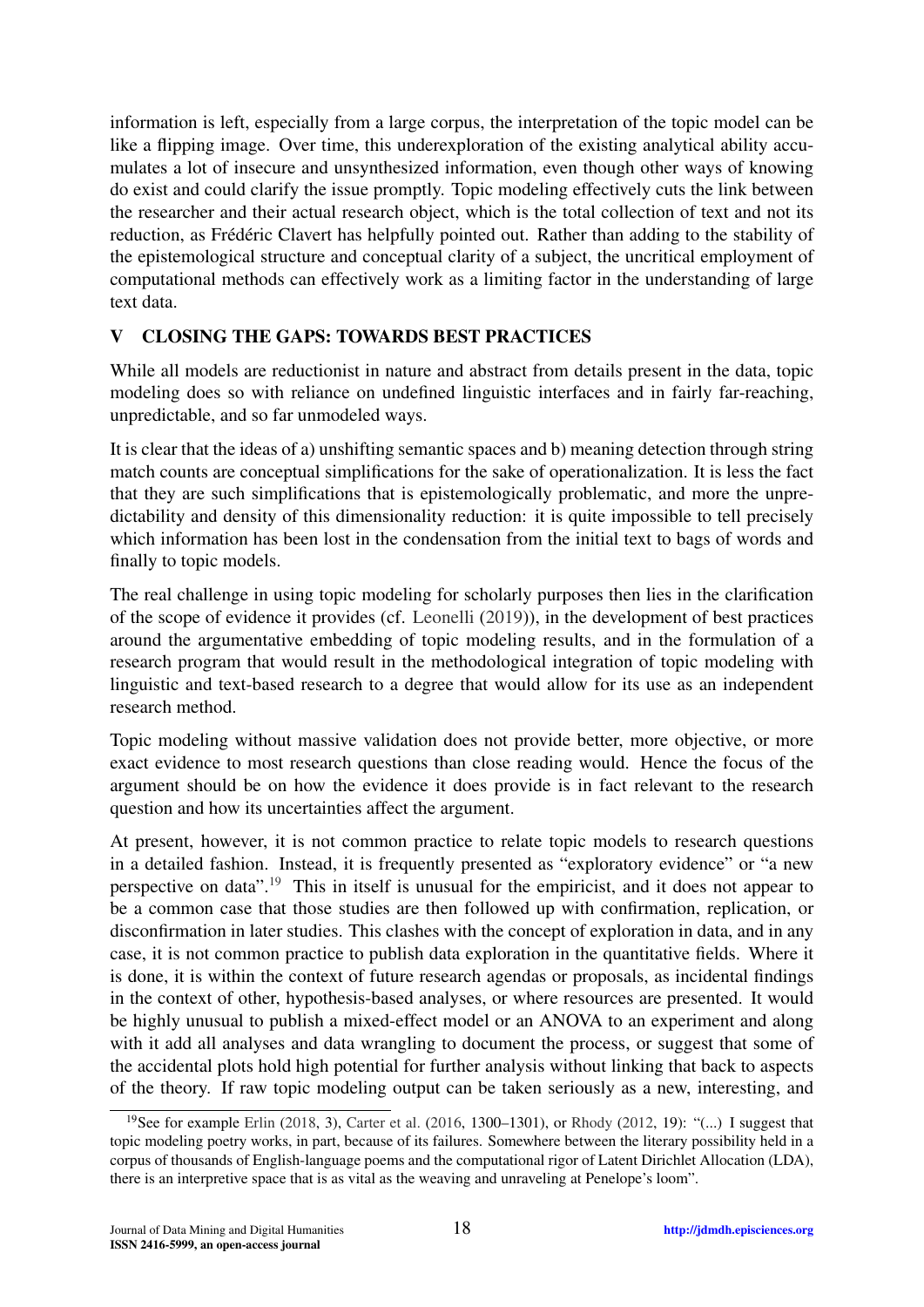relevant scholarly exploration of data, than anything can, and no further methodological debate is required.

If, on the other hand, methodological scrutiny is accepted as a requirement for scholarly research, then any contribution requires argumentative embedding. Why and for whom is it interesting, relevant, or new – which research question does it answer and how reliably so?

While the topic model itself reflects an objective reality, namely the result of a maximization of a distribution function over the words in a corpus, the interpretation of a topic model is not objective. It is abductive, which means it is contextualized. This contextualization reflects the frame of reference of the individual scholar. It is of crucial importance to make the underlying contextualization, the model, explicit, both through hypothesis-based work and by tying results back to the theoretical and conceptual debates in the field. Reporting topic modeling results as "naked", "exploratory" results puts them at risk of becoming Troyan horses sneaking into scholarly discourse as confirmed and even somewhat objective *knowledge* rather than the conceptually very basic types of *information* that they really are. This carries problems with reliability, validity, and objectivity. Patterns, even if they may be striking and appear relevant, are not necessarily meaningful and do not classify as epistemes. Their relevance does not stem from being obvious, but from their embedding into a scholarly argument (cf. [Dixon](#page-23-10) [\(2012\)](#page-23-10)).

Accepting exploratory results from topic models into the research literature also holds the risk of invalidating efforts to cautiously and explicitly model knowledge in the humanities and social sciences through the advent of computational methods. If topic modeling results are viewed as equally convincing or complementary to much more in-depth and more developed analyses in quantitative and qualitative research, a culture of expectation around strong claims may develop more easily. This would, in the long run, harm the humanities and social sciences and their scholarly reputation.

If researchers in the text-based fields insist on using topic modeling as a research technique, a program for its methodological integration needs to be developed. This would need to include at least the following issues:

- a) Do topics exist as a definable and quantifiable entity in text?
- b) Is there a statistical correlate of topics of certain granularity?
- c) How similar are the various topic models of a corpus? Are there better and less good models, and can they be quantitatively determined without reliance on massive human evaluation?
- d) How accurate is the topic modeling estimate of topic prevalence compared to the quantification of prevalence based on scholarly modeled topics? How is this affected by text length, genre, and other text-linguistic factors?
- e) Which research questions is topic modeling actually suited to answer, outside of "is there at least one statistically distinctive partitioning of a corpus into groups that fulfills a certain requirement"?
- f) What are the effects and artifacts of language dynamics on the estimation of topic diversity?
- g) Considering the massive reduction of information, how well is topic modeling actually suited for corpus exploration? How does it compare with close reading? How does it compare with other algorithms, such as k-means clustering or PCA? When and where is loss of information an admissible simplification, and where does it turn misleading [\(Schmidt,](#page-26-13) [2012\)](#page-26-13)? How do we tell one from the other?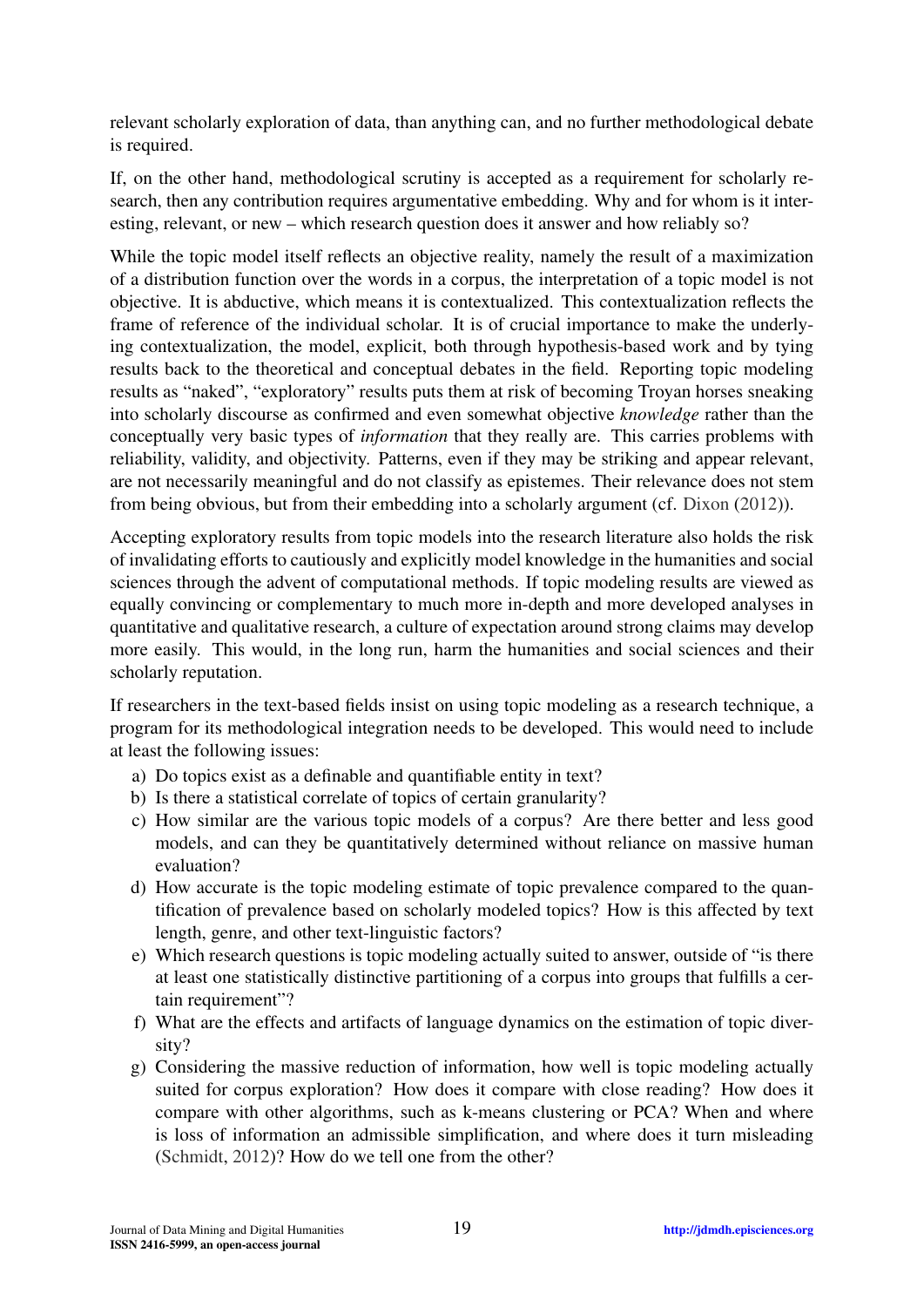h) How can topic modeling be leveraged in text-based research without overreliance on its shaky results? For example, [Wendel et al.](#page-26-19) [\(in press\)](#page-26-19) use it as a lexical pre-filter to find words pertaining to areas of law disregarding topic distribution or prevalence, and then construct categories from subject-specific knowledge. [Tangherlini and Leonard](#page-26-4) [\(2013\)](#page-26-4) suggest three exploration techniques for different use cases in literary studies. How can these and other approaches be synthesized into a well-defined framework for a combined quantitative and qualitative text analysis?

In the absence of such a program, skepticism around topic modeling and other information extraction techniques in text-based research is advised. Best practices should include clarification of the research question and the mapping of categories to subject-specific models, explication of hypotheses and choices in interpretation, a well-argued reason to include the type of evidence provided by the technique and sensitivity to its caveats. The default should be to *not* rely on unembedded topic modeling results unless there is an excellent reason for it in a specific study.<sup>[20](#page-19-0)</sup>

One way to partially avoid the limitations of topic modeling without giving up entirely on the idea of distant reading lies in the simultaneous consideration of several layers of density of complexity, sometimes referred to as multiscale reading [\(Moa and Ross,](#page-25-28) [2019\)](#page-25-28). This is implemented for example in the textual exploration software IRaMuTeQ [\(Camargo and Justo,](#page-22-26) [2013;](#page-22-26) [Souza](#page-26-27) [et al.,](#page-26-27) [2018\)](#page-26-27), which maintains the link between the concrete reality of the texts involved and its abstractions through statistical classification and other clustering algorithms. Importantly, the focus here is on the *qualitative* analysis. This avoids many of the issues previously discussed, because no unwanted assumptions about scalarity, linearity, or stationarity are implied. However, unless all texts are looked into through both the lenses of close and distant reading, a relatively high degree of uncertainty remains – and if they are, the necessity for distant reading is called into question.

If quantitative analysis of text through measures of information extraction is stipulated as unavoidable in some context, a way to avoid the most problematic aspects of topic modeling lies in the consideration of algorithms that do not rely on bag-of-words approaches and/or topic independence. [Lamirel et al.](#page-24-30) [\(2020\)](#page-24-30) present such an approach in a feature maximization clustering of words in papers pertaining to the field of Science of Science in China. In feature maximization, words are modeled as features and feature combinations are compared in terms of similarity or distances. This approach, unlike topic modeling, does not assume topic independence, but is instead able to model the relationships between clusters, which can be visualized in so-called contrast graphs. This allows for some understanding of cluster granularity and connectivity, and since the algorithm is entirely unsupervised and does not rely on hyperparameter setting, lends itself less to unintentional data tweaking.

Clustering approaches of this kind provide clear advantages in terms of the alignment between the conceptual and mathematical model in some ways, and they may yield better results in terms of the quality of the extracted content. [Lamirel et al.](#page-24-30) [\(2020\)](#page-24-30) show this in a comparison with LDA-extracted topics of the same corpus. However, clustering does not solve the underlying linguistic issues linked to the interpretation of meanings of word co-occurrences outside of immediate context. This means that many of the pitfalls discussed previously remain – including the fact that there is no linguistic model that maps word co-occurrences or their frequency to

<span id="page-19-0"></span><sup>&</sup>lt;sup>20</sup>One such example is the study by [Block and Newman](#page-22-27) [\(2011\)](#page-22-27). It shows a persisting diversity of topics as counterevidence to the claim that history journals limit their scope to women's history topics. For this specific research question, simply the evidence of diversity suffices to counter the claim, but this is not typical of most research.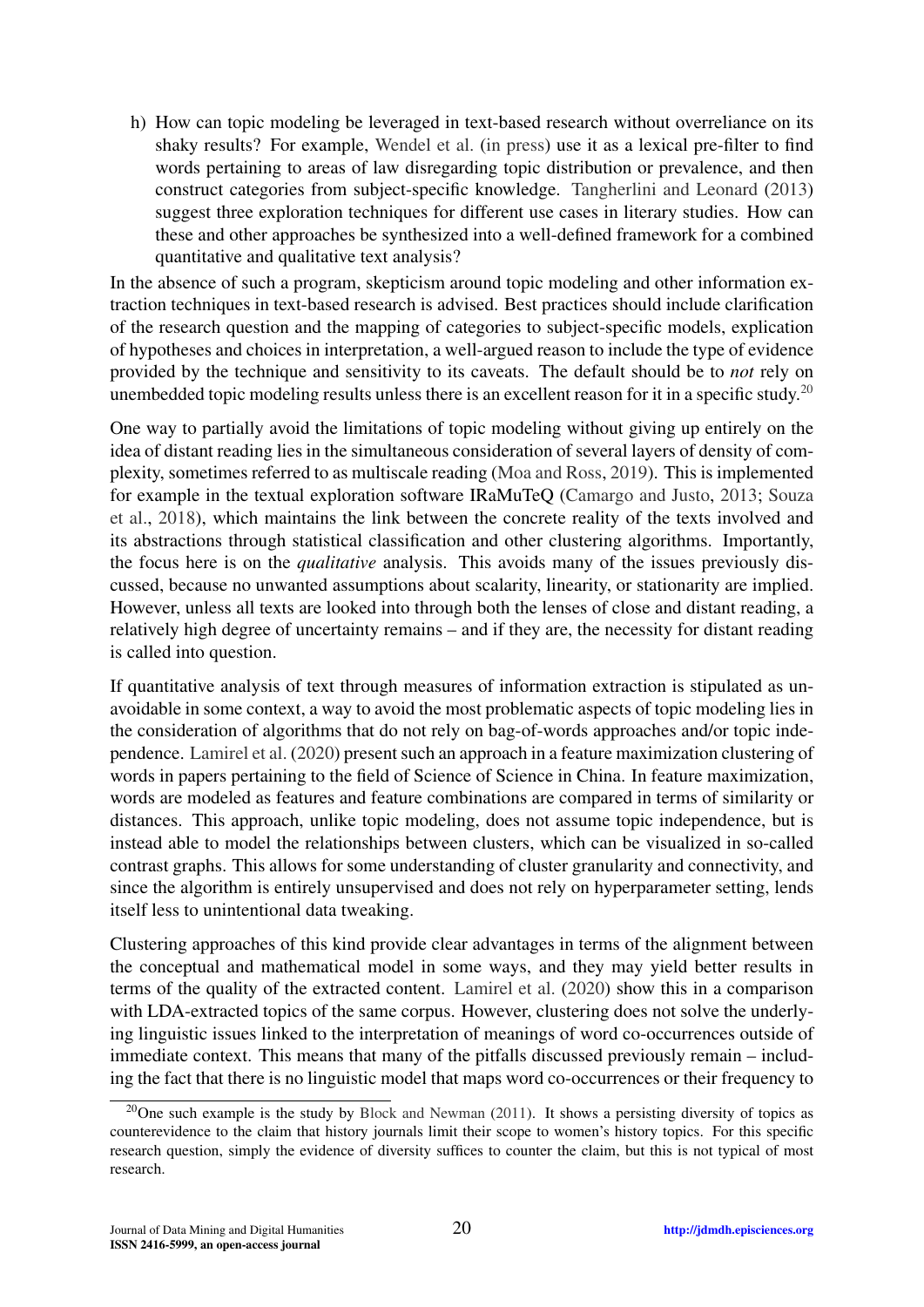specificable units of meaning such as topics. While in their study, Lamirel and colleagues find high convergence between the extracted clusters with expert descriptions of the history of Science of Science in China, this cannot be seen as definitive proof of the algorithm's capability to uncover objective realities underlying text. The word clusters are still subject to interpretation, they do not naturally correspond to certain topics or fields, but are constructed as such through an expert, which in a post-hoc interpretation can be affected by apophenia and confirmation bias.

In order to be certain that the data supports the hypothesis, word groups that would be interpretable as indicators of a certain topic would have to be described prior to the analysis. In Lamirel et al. this may not be the case because the expert (a professor of the field) would also be highly familiar with the included texts, thus not actually relying on distant reading – in a biographical sense, this can even be viewed as multiscale reading. Unlike this, distant reading is frequently proposed as an *alternative* to the close reading of large collections of texts, and in fact as the only way to approach text in the era of big data. A specific research question may justify the employment of specific techniques of information extraction such as feature maximization clustering. But generally speaking, the degree of epistemological and linguistic uncertainty remains high wherever meaning extraction relies almost exclusively on words and not on deeper annotations describing higher-order structures of meaning or ontologies relevant to a given field.

## VI CONCLUSION

The discussion in this paper has shown that the evidence provided by topic modeling is conceptually weak in a number of ways. Even for a statistically optimal model, the interface with linguistics is largely undefined. Since validation from within is largely impossible, evidence from topic modeling only has very limited weight on its own.

Wherever statistics, combinatorics, and complexity come into play, common-sensical explanations rarely suffice. It is easy to tell a whale from a parrot, but correctly identifying different subspecies of parrots is much more difficult. In the same way, it is obvious that in a corpus in which every other text mentions the word *judicial*, compared to a corpus in which every other text mentions the word *rabbit food* and does not mention *judicial*, different topics in any sense of the word are likely to be at play. However, this is not equivalent to a *scalar* or *gradual* model of aboutness from statistical features of text.

Frequency of (co-)occurrence is not a sufficient marker for category boundaries. This is due to varying granularities of topics, but more so due to the specifics of lexeme distributions. The assumption of unchangeability of frequency of (co-)occurrence per topic and the maximization of discreteness between topics can be further problematic, because it biases topic models to the most prototypical patterns and systematically counteracts the recognition of finer-grained distinction and dynamic or shifting boundaries. This leaves the model structurally incapable of exhausting the analytical potential of the social sciences or humanities. It also creates an impression of objectivity ("this agrees with a general consensus in the field") and obvious coherence ("these words are obviously connected"), which may rely more on the human bias towards prototype perception, apophenia, and confirmation bias than 'actual', meaningful coherence.

The problem with topic modeling is not that it has no potential of yielding coherent or even useful results, but that those results are reductionist in relatively unpredictable ways and that there is no obvious way to integrate such results as subject-specific knowledge without a high degree of methodological and theoretical effort. To accept its results blindly is to reify them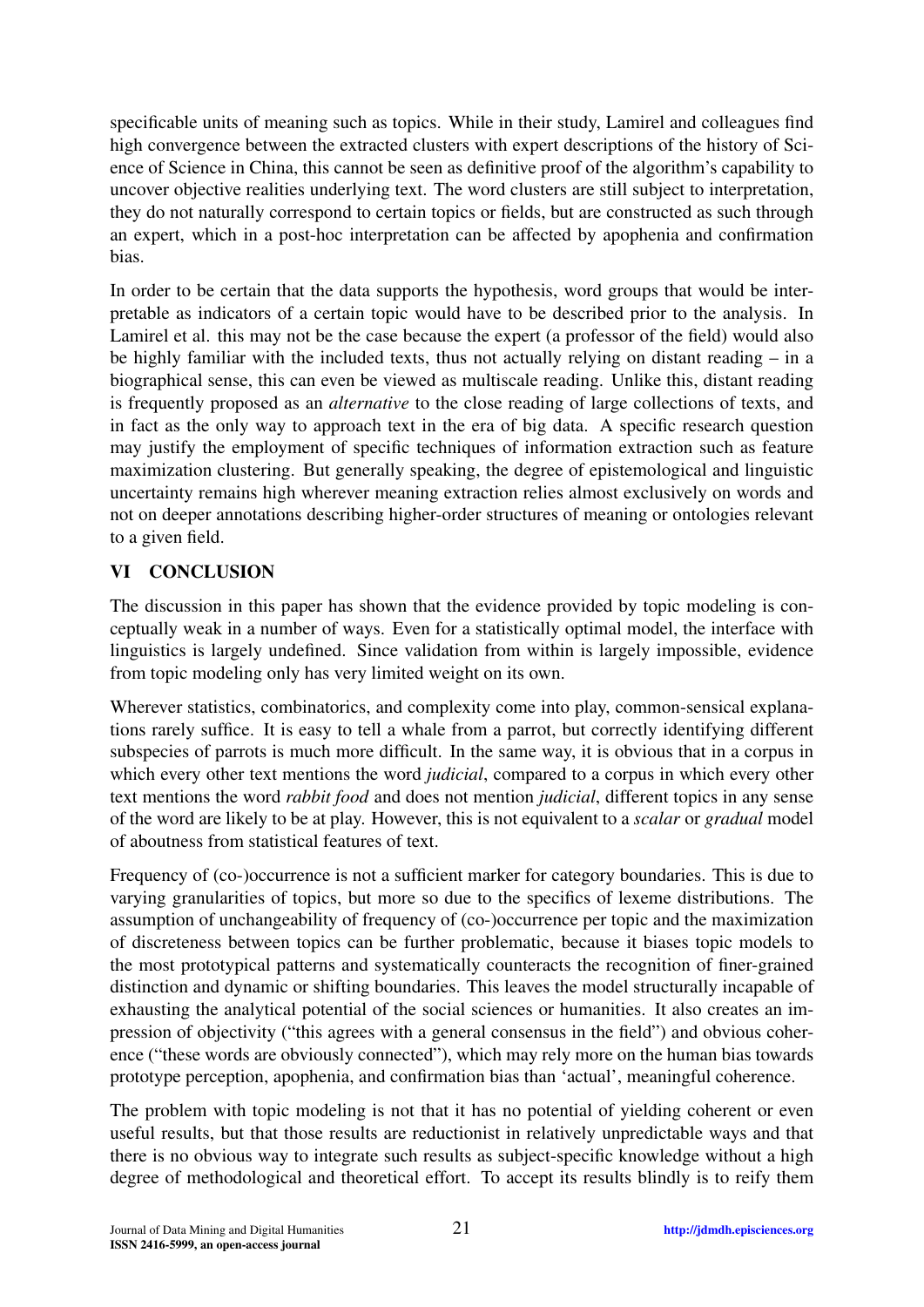as knowledge where they are, in fact, merely a largely unmodeled type of information. If topic modeling and other probabilistic text mining techniques are to be taken seriously in the advancement of knowledge in the social sciences and digital humanities, they must face the same rigid analysis and review as other methods.

This also highlights the importance of clear research questions and a systematic approach towards the choice, application, and validation of methods. To define the scope of evidence of a method is to clarify the research questions it is confidently able to answer relative to a type of data: "With this method, question X can be answered provided there is access to data of type Y, and the answer can be integrated into a specified theoretical model in ways a, b, or c".

Researchers in the natural sciences have a toolbox of largely well-defined methods to use for clearly defined purposes – they know when to use a pH-test and when to use a tachometer, and they would likely not measure and report the acidity of a fluid or the speed of a rotating object for exploratory purposes, unless they ran a series of tests that included acidity or rotation speed among other aspects. This methodological confidence did not appear over night, but developed over the course of centuries of scientification. Similar efforts towards systematization are necessary in the computationally oriented text-based research fields.

Without such embedding, the inclusion of spurious or random information through topic modeling is nearly unavoidable. While that may matter little in applied contexts, because spurious results can be filtered out in the application feedback loop, the same is not true of the social sciences or digital humanities. If we were to trust the machine, we would be forced to accept whatever latent dimension is detected as objectively there – and consequentially, if we were to take standing research seriously, we would have to consider the evidence provided by the machine in all future research. Blindly accepting machine-generated topic distributions into our understanding of the subject is similar to equipping libraries with books that have semantically coherent titles (as determined by human raters and the machine) but mostly blackened pages and referring to this library as the library of our knowledge of the subject.

By themselves, topic models do not provide better, more objective, or more exact evidence than other types of category construction from data. Topics are not a uniquely defined concept, and cannot be uniquely defined for any text. They are, in fact, not even a linguistic concept per se, but are constructed from the words of a text, its context, and even the space between the words of a text. The decision of whether the words in a topic model topic do in fact correspond meaningfully to an acknowledged or a plausible new category in their discipline remains, and must remain, with the scholar. If topics, themes, etc. are intended as scholarly categories, they require a process of debate to be constructed and synthesized, thereby creating scholarly knowledge.

A wide range of methodological literature shows that high standards are set upon the clarification of argumentative logic and category construction in the qualitative social sciences and humanities. The same should apply to a) quantitative text-based research in general and b) computer-assisted methods in particular.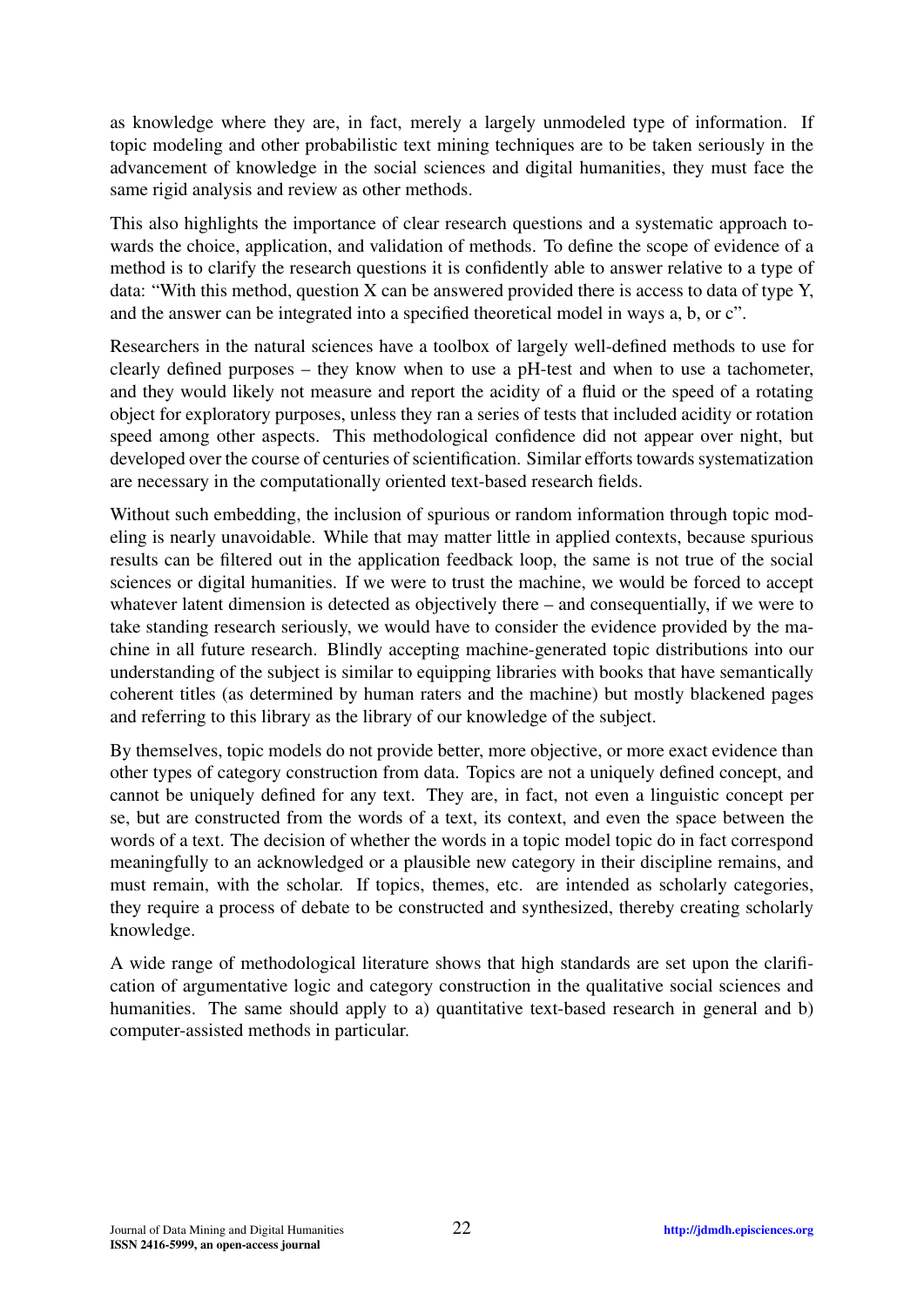#### References

- <span id="page-22-10"></span>Arora, S., Ge, R., Halpern, Y., Mimno, D., Moitra, A., Sontag, D., Wu, Y., and Zhu, M. (2013). A practical algorithm for topic modeling with provable guarantees. In *International Conference on Machine Learning*, pages 280–288.
- <span id="page-22-16"></span>Arora, S., Ge, R., and Moitra, A. (2014). New algorithms for learning incoherent and overcomplete dictionaries. In *Conference on Learning Theory*, pages 779–806.
- <span id="page-22-12"></span>Ascari, M. (2014). The dangers of distant reading: Reassessing Moretti's approach to literary genres. *Genre: Forms of Discourse and Culture*, 47(1):1–19.
- <span id="page-22-4"></span>Asgari, E., Ghassemi, M., and Finlayson, M. A. (2013). Confirming the themes and interpretive unity of Ghazal poetry using topic models. In *Neural Information Processing Systems (NIPS) Workshop for Topic Models*.
- <span id="page-22-25"></span>Asuncion, A., Welling, M., Smyth, P., and Teh, Y. W. (2012). On smoothing and inference for topic models. *arXiv preprint arXiv:1205.2662*.
- <span id="page-22-2"></span>Asuncion, H. U., Asuncion, A. U., and Taylor, R. N. (2010). Software traceability with topic modeling. In *2010 ACM/IEEE 32nd International Conference on Software Engineering*, volume 1, pages 95–104. IEEE.
- <span id="page-22-22"></span>Baayen, R. H. (1994). Productivity in language production. *Language and Cognitive Processes*, 9(3):447–469.
- <span id="page-22-20"></span><span id="page-22-17"></span>Baayen, R. H. (2002). *Word frequency distributions*, volume 18. Springer Science & Business Media.
- Bakshi, R. K., Kaur, N., Kaur, R., and Kaur, G. (2016). Opinion mining and sentiment analysis. In *2016 3rd international conference on computing for sustainable global development (INDIACom)*, pages 452–455. IEEE.
- <span id="page-22-1"></span>Bao, S., Xu, S., Zhang, L., Yan, R., Su, Z., Han, D., and Yu, Y. (2009). Joint emotion-topic modeling for social affective text mining. In *2009 Ninth IEEE International Conference on Data Mining*, pages 699–704. IEEE.
- <span id="page-22-19"></span>Baroni, M., Bernardi, R., Zamparelli, R., et al. (2014). Frege in space: A program for compositional distributional semantics. *Linguistic Issues in language technology*, 9(6):5–110.
- <span id="page-22-6"></span>Bertalan, V. G. and Ruiz, E. E. S. (2019). Using topic modeling to find main discussion topics in brazilian political websites. In *Proceedings of the 25th Brazillian Symposium on Multimedia and the Web*, pages 245–248.
- <span id="page-22-23"></span>Bertram, R., Laine, M., and Karvinen, K. (1999). The interplay of word formation type, affixal homonymy, and productivity in lexical processing: Evidence from a morphologically rich language. *Journal of psycholinguistic research*, 28(3):213–226.
- <span id="page-22-18"></span>Bhatia, S., Lau, J. H., and Baldwin, T. (2018). Topic intrusion for automatic topic model evaluation. In *Proceedings of the 2018 Conference on Empirical Methods in Natural Language Processing*, pages 844–849.
- <span id="page-22-14"></span>Blei, D., Carin, L., and Dunson, D. (2010). Probabilistic topic models. *IEEE signal processing magazine*, 27(6):55–65.
- <span id="page-22-0"></span>Blei, D. and Lafferty, J. (2006). Correlated topic models. *Advances in neural information processing systems*, 18:147.
- <span id="page-22-15"></span>Blei, D. M. (2012). Probabilistic topic models. *Communications of the ACM*, 55(4):77–84.
- <span id="page-22-13"></span>Blei, D. M., Ng, A. Y., and Jordan, M. I. (2003). Latent Dirichlet allocation. *Journal of machine Learning research*, 3(Jan):993–1022.
- <span id="page-22-27"></span>Block, S. and Newman, D. (2011). What, where, when, and sometimes why: Data mining two decades of women's history abstracts. *Journal of Women's History*, 23(1):81–109.
- <span id="page-22-24"></span>Bock, J. K. (1986). Meaning, sound, and syntax: Lexical priming in sentence production. *Journal of Experimental Psychology: Learning, Memory, and Cognition*, 12(4):575.
- <span id="page-22-3"></span>Boyd-Graber, J., Hu, Y., Mimno, D., et al. (2017). Applications of topic models. *Foundations and Trends*<sup>(R)</sup> in *Information Retrieval*, 11(2-3):143–296.
- <span id="page-22-11"></span>Boyd-Graber, J., Mimno, D., and Newman, D. (2014). Care and feeding of topic models: Problems, diagnostics, and improvements. *Handbook of mixed membership models and their applications*, 225255.
- <span id="page-22-21"></span>Bruni, E., Tran, N.-K., and Baroni, M. (2014). Multimodal distributional semantics. *Journal of Artificial Intelligence Research*, 49:1–47.
- <span id="page-22-26"></span>Camargo, B. V. and Justo, A. M. (2013). IRAMUTEQ: a free software for analysis of textual data. *Temas em psicologia*, 21(2):513–518.
- <span id="page-22-5"></span>Carter, D. J., Brown, J., and Rahmani, A. (2016). Reading the high court at a distance: Topic modelling the legal subject matter and judicial activity of the high court of australia, 1903-2015. *UNSWLJ*, 39:1300–1354.
- <span id="page-22-7"></span>Chandelier, M., Steuckardt, A., Mathevet, R., Diwersy, S., and Gimenez, O. (2018). Content analysis of newspaper coverage of wolf recolonization in France using structural topic modeling. *Biological conservation*, 220:254– 261.
- <span id="page-22-9"></span>Chang, J., Gerrish, S., Wang, C., Boyd-Graber, J. L., and Blei, D. M. (2009). Reading tea leaves: How humans interpret topic models. In *Advances in neural information processing systems*, pages 288–296.
- <span id="page-22-8"></span>Chen, X., Zou, D., Cheng, G., and Xie, H. (2020). Detecting latent topics and trends in educational technologies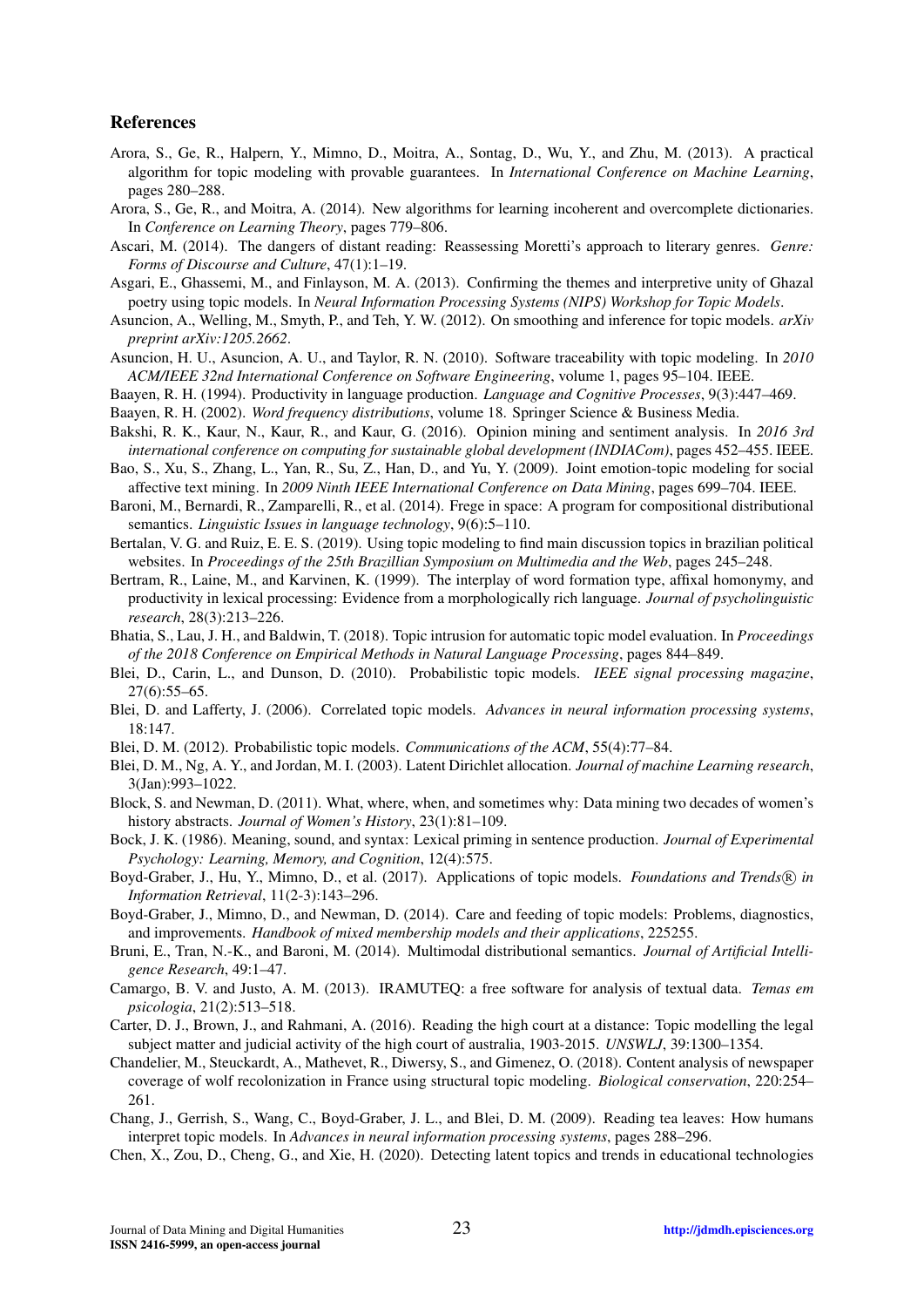over four decades using structural topic modeling: A retrospective of all volumes of computer & education. *Computers & Education*, page 103855.

- <span id="page-23-16"></span>Chen, Y., Zhang, H., Liu, R., Ye, Z., and Lin, J. (2019). Experimental explorations on short text topic mining between LDA and NMF based Schemes. *Knowledge-Based Systems*, 163:1 – 13.
- <span id="page-23-0"></span>Chuang, J., Gupta, S., Manning, C., and Heer, J. (2013). Topic model diagnostics: Assessing domain relevance via topical alignment. In *International conference on machine learning*, pages 612–620.
- <span id="page-23-7"></span>Chuang, J., Roberts, M. E., Stewart, B. M., Weiss, R., Tingley, D., Grimmer, J., and Heer, J. (2015). TopicCheck: Interactive alignment for assessing topic model stability. In *Proceedings of the 2015 Conference of the North American Chapter of the Association for Computational Linguistics: Human Language Technologies*, pages 175–184.
- <span id="page-23-3"></span>Dahllöf, M. and Berglund, K. (2019). Faces, fights, and families: Topic modeling and gendered themes in two corpora of Swedish prose fiction. In *DHN 2019, 4th Digital Humanities in the Nordic Countries 2019, University of Copenhagen, Copenhagen, Denmark, March 6–8, 2019*, pages 92–111.
- <span id="page-23-13"></span>de Paulo Faleiros, T. and de Andrade Lopes, A. (2016). On the equivalence between algorithms for Non-negative Matrix Factorization and Latent Dirichlet Allocation. In *ESANN*.
- <span id="page-23-17"></span>Debowski, L. (2018). Is natural language a perigraphic process? The theorem about facts and words revisited. *Entropy*, 20:85.
- <span id="page-23-11"></span>Deerwester, S., Dumais, S. T., Furnas, G. W., Landauer, T. K., and Harshman, R. (1990). Indexing by latent semantic analysis. *Journal of the American society for information science*, 41(6):391–407.
- <span id="page-23-19"></span>Devlin, J., Chang, M.-W., Lee, K., and Toutanova, K. (2018). Bert: Pre-training of deep bidirectional transformers for language understanding. *arXiv preprint arXiv:1810.04805*.
- <span id="page-23-6"></span>DiMaggio, P., Nag, M., and Blei, D. (2013). Exploiting affinities between topic modeling and the sociological perspective on culture: Application to newspaper coverage of US government arts funding. *Poetics*, 41(6):570– 606.
- <span id="page-23-15"></span>Ding, C., Li, T., and Peng, W. (2006). Nonnegative matrix factorization and probabilistic latent semantic indexing: Equivalence chi-square statistic, and a hybrid method. In *AAAI*, volume 42, pages 137–43.
- <span id="page-23-10"></span>Dixon, D. (2012). Analysis tool or research methodology: Is there an epistemology for patterns? In *Understanding digital humanities*, pages 191–209. Springer.
- <span id="page-23-24"></span>Doyle, G. and Elkan, C. (2009). Accounting for burstiness in topic models. In *Proceedings of the 26th Annual International Conference on Machine Learning*, ICML '09, page 281–288, New York, NY, USA. Association for Computing Machinery.
- <span id="page-23-8"></span>Drucker, J. (2017). Why distant reading isn't. *PMLA*, 132(3):628–635.
- <span id="page-23-26"></span>Eimas, P. D. and Quinn, P. C. (1994). Studies on the formation of perceptually based basic-level categories in young infants. *Child development*, 65(3):903–917.
- <span id="page-23-2"></span>Erlin, M. (2018). Topic modeling, epistemology, and the English and German novel. *SocArXiv*.
- <span id="page-23-20"></span>Ethayarajh, K. (2019). How contextual are contextualized word representations? Comparing the geometry of BERT, ELMo, and GPT-2 embeddings. *arXiv preprint arXiv:1909.00512*.
- <span id="page-23-18"></span>Fabre, C. and Lenci, A. (2015). Distributional Semantics Today: Introduction to the special issue. *Revue TAL, ATALA (Association pour le Traitement Automatique des Langues), Semantique distributionnelle ´* , 56(2):7–20.
- <span id="page-23-22"></span>Ferguson, C. A. (1997). Standardization as a form of language spread. In *Structuralist studies in Arabic linguistics*, pages 69–80. Brill.
- <span id="page-23-21"></span>Fried, D. and Duh, K. (2014). Incorporating both distributional and relational semantics in word representations. *arXiv preprint arXiv:1412.4369*.
- <span id="page-23-25"></span>Gillings, M. and Hardie, A. (forthcoming). The interpretation of topic models for scholarly analysis: an evaluation and critique of current practice.
- <span id="page-23-14"></span>Girolami, M. and Kabán, A. (2003). On an equivalence between PLSI and LDA. In Proceedings of the 26th annual *international ACM SIGIR conference on Research and development in informaion retrieval*, pages 433–434.
- <span id="page-23-1"></span>Goldstone, A. and Underwood, T. (2014). The quiet transformations of literary studies: What thirteen thousand scholars could tell us. *New Literary History*, 45(3):359–384.
- <span id="page-23-9"></span>Goutsos, D. (1997). *Modeling Discourse Topic: sequential relations and strategies in expository text*, volume 59. Greenwood Publishing Group.
- <span id="page-23-12"></span>Graneheim, U. H. and Lundman, B. (2004). Qualitative content analysis in nursing research: concepts, procedures and measures to achieve trustworthiness. *Nurse education today*, 24(2):105–112.
- <span id="page-23-4"></span>Greene, D. and Cross, J. P. (2016). Exploring the political agenda of the european parliament using a dynamic topic modeling approach. *arXiv preprint arXiv:1607.03055*.
- <span id="page-23-23"></span>Gries, S. T. (2005). Syntactic priming: A corpus-based approach. *Journal of psycholinguistic research*, 34(4):365– 399.
- <span id="page-23-5"></span>Grimmer, J. (2010). A Bayesian hierarchical topic model for political texts: Measuring expressed agendas in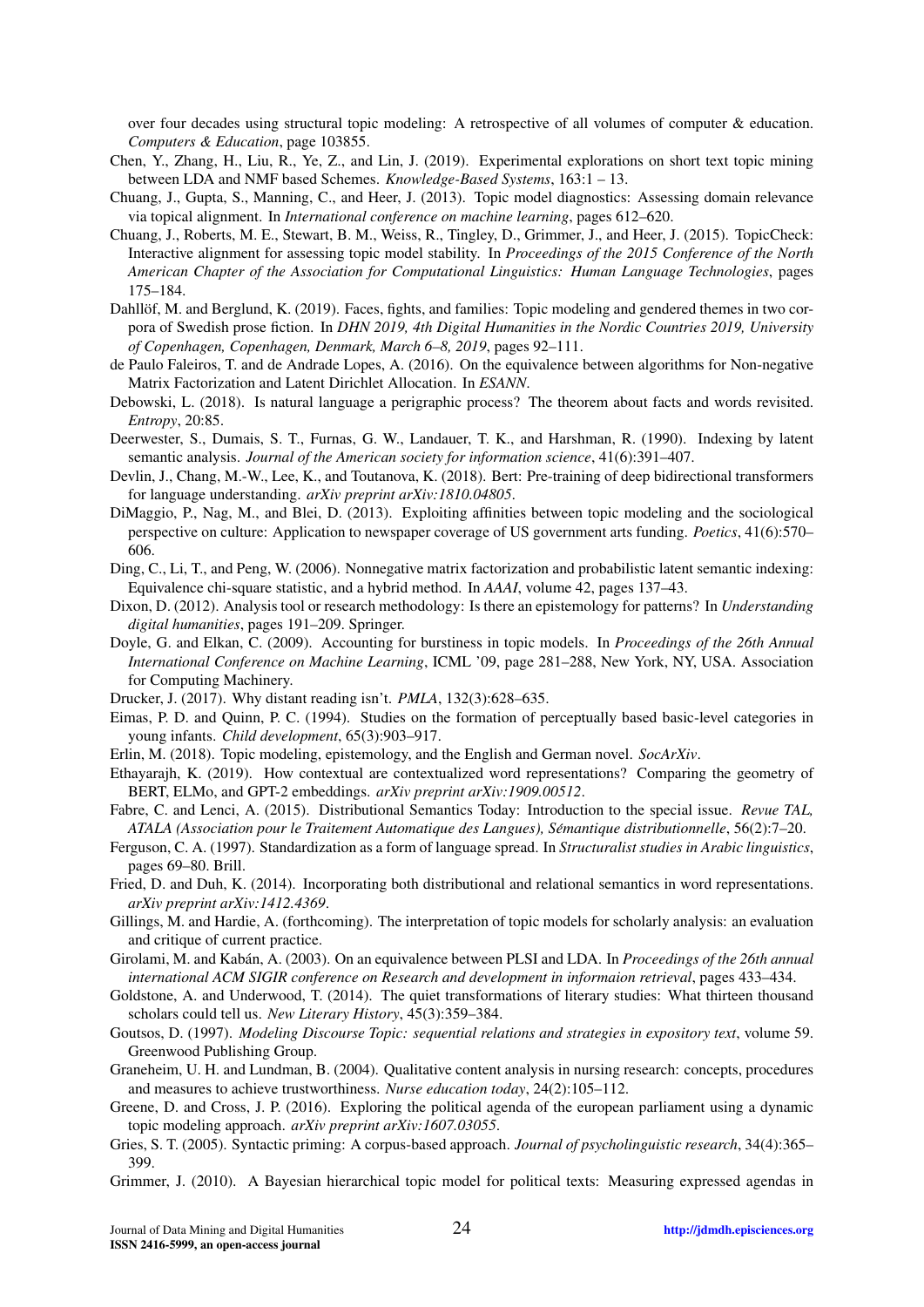Senate press releases. *Political Analysis*, 18(1):1–35.

<span id="page-24-28"></span>Hajibayova, L. (2013). Basic-level categories: A review. *Journal of Information Science*, 39(5):676–687.

- <span id="page-24-15"></span>Hasan, R. (1967). Linguistics and the study of literary texts. *Etudes de linguistique appliquee*, 5:106–121.
- <span id="page-24-19"></span>Herbelot, A. (2013). What is in a text, what isn't, and what this has to do with lexical semantics. In *Proceedings of the 10th International Conference on Computational Semantics (IWCS 2013)–Short Papers*, pages 321–327.
- <span id="page-24-23"></span>Herbelot, A. and Ganesalingam, M. (2013). Measuring semantic content in distributional vectors. In *Proceedings of the 51st Annual Meeting of the Association for Computational Linguistics (Volume 2: Short Papers)*, pages 440–445.
- <span id="page-24-27"></span>Hjørland, B. (1998). Theory and metatheory of information science: a new interpretation. *Journal of documentation*.
- <span id="page-24-26"></span>Hoey, M. (2012). *Lexical priming: A new theory of words and language*.
- <span id="page-24-25"></span>Hogenraad, R., McKenzie, D. P., and Peladeau, N. (2003). Force and influence in content analysis: The production ´ of new social knowledge. *Quality and Quantity*, 37(3):221–238.
- <span id="page-24-5"></span>Jacobs, A. M. (2018). The Gutenberg English Poetry Corpus: exemplary quantitative narrative analyses. *Frontiers in Digital Humanities*, 5:5.
- <span id="page-24-10"></span>Jänicke, S., Franzini, G., Cheema, M. F., and Scheuermann, G. (2015). On close and distant reading in Digital Humanities: A survey and future challenges. In *EuroVis (STARs)*, pages 83–103.
- <span id="page-24-4"></span>Jockers, M. L. and Mimno, D. (2013). Significant themes in 19th-century literature. *Poetics*, 41(6):750–769.
- <span id="page-24-13"></span><span id="page-24-11"></span>Kehler, A. (2004). Discourse topics, sentence topics, and coherence. *Theoretical Linguistics*, 30(2-3):227–240.
- Kimberly, A. N. (2011). *The Content Analysis Guidebook, 2nd edition*. SAGE PUBLICATIONS Incorporated.
- <span id="page-24-3"></span>Korfiatis, N., Stamolampros, P., Kourouthanassis, P., and Sagiadinos, V. (2019). Measuring service quality from unstructured data: A topic modeling application on airline passengers' online reviews. *Expert Systems with Applications*, 116:472–486.
- <span id="page-24-12"></span>Krippendorff, K. (2004a). *Content Analysis: An Introduction to Its Methodology (second edition)*. Sage Publications.
- <span id="page-24-14"></span>Krippendorff, K. (2004b). Reliability in content analysis: Some common misconceptions and recommendations. *Human communication research*, 30(3):411–433.
- <span id="page-24-16"></span>Kuang, D., Choo, J., and Park, H. (2015). Nonnegative matrix factorization for interactive topic modeling and document clustering. In *Partitional Clustering Algorithms*, pages 215–243. Springer.
- <span id="page-24-1"></span>Kuhn, K. D. (2018). Using structural topic modeling to identify latent topics and trends in aviation incident reports. *Transportation Research Part C: Emerging Technologies*, 87:105–122.
- <span id="page-24-21"></span>Laitinen, L. (2004). Grammaticalization and standardization. *Typological Studies in Language*, 59:247–262.
- <span id="page-24-30"></span>Lamirel, J.-C., Chen, Y., Cuxac, P., Al Shehabi, S., Dugué, N., and Liu, Z. (2020). An overview of the history of Science of Science in China based on the use of bibliographic and citation data: a new method of analysis based on clustering with feature maximization and contrast graphs. *Scientometrics*, 125:2971–2999.
- <span id="page-24-8"></span>Lampach, N. and Dyevre, A. (2018). Issue attention on international courts: A text-mining approach. *Available at SSRN 3251186*.
- <span id="page-24-17"></span>Lau, J. H., Newman, D., and Baldwin, T. (2014). Machine reading tea leaves: Automatically evaluating topic coherence and topic model quality. In *Proceedings of the 14th Conference of the European Chapter of the Association for Computational Linguistics*, pages 530–539.
- <span id="page-24-22"></span>Laubichler, M. D., Maienschein, J., and Renn, J. (2019). Computational history of knowledge: Challenges and opportunities. *Isis*, 110(3):502–512.
- <span id="page-24-7"></span>Law, D. S. (2016). Constitutional archetypes. *Tex. L. Rev.*, 95:153.
- <span id="page-24-20"></span>Lengerich, B. J., Maas, A. L., and Potts, C. (2017). Retrofitting distributional embeddings to knowledge graphs with functional relations. *arXiv preprint arXiv:1708.00112*.
- <span id="page-24-29"></span>Leonelli, S. (2019). What distinguishes data from models? *European journal for philosophy of science*, 9(2):22.
- <span id="page-24-18"></span>Levy, O. and Goldberg, Y. (2014). Dependency-based word embeddings. In *Proceedings of the 52nd Annual Meeting of the Association for Computational Linguistics (Volume 2: Short Papers)*, pages 302–308.
- <span id="page-24-24"></span>Lewis, M. and Steedman, M. (2013). Combined distributional and logical semantics. *Transactions of the Association for Computational Linguistics*, 1:179–192.
- <span id="page-24-9"></span>Lindstedt, N. C. (2019). Structural topic modeling for social scientists: A brief case study with social movement studies literature, 2005–2017. *Social Currents*, 6(4):307–318.
- <span id="page-24-2"></span>Liu, J., Weinert, A., and Amin, S. (2019). Semantic analysis of traffic camera data: Topic signal extraction and anomalous event detection. *arXiv preprint arXiv:1905.07332*.
- <span id="page-24-0"></span>Liu, L., Tang, L., Dong, W., Yao, S., and Zhou, W. (2016). An overview of topic modeling and its current applications in bioinformatics. *SpringerPlus*, 5(1):1608.
- <span id="page-24-6"></span>Liu, X. and Jin, M. (2020). Classification analysis of Kouji Uno's novels using topic model. *Behaviormetrika*, 47(1):189–212.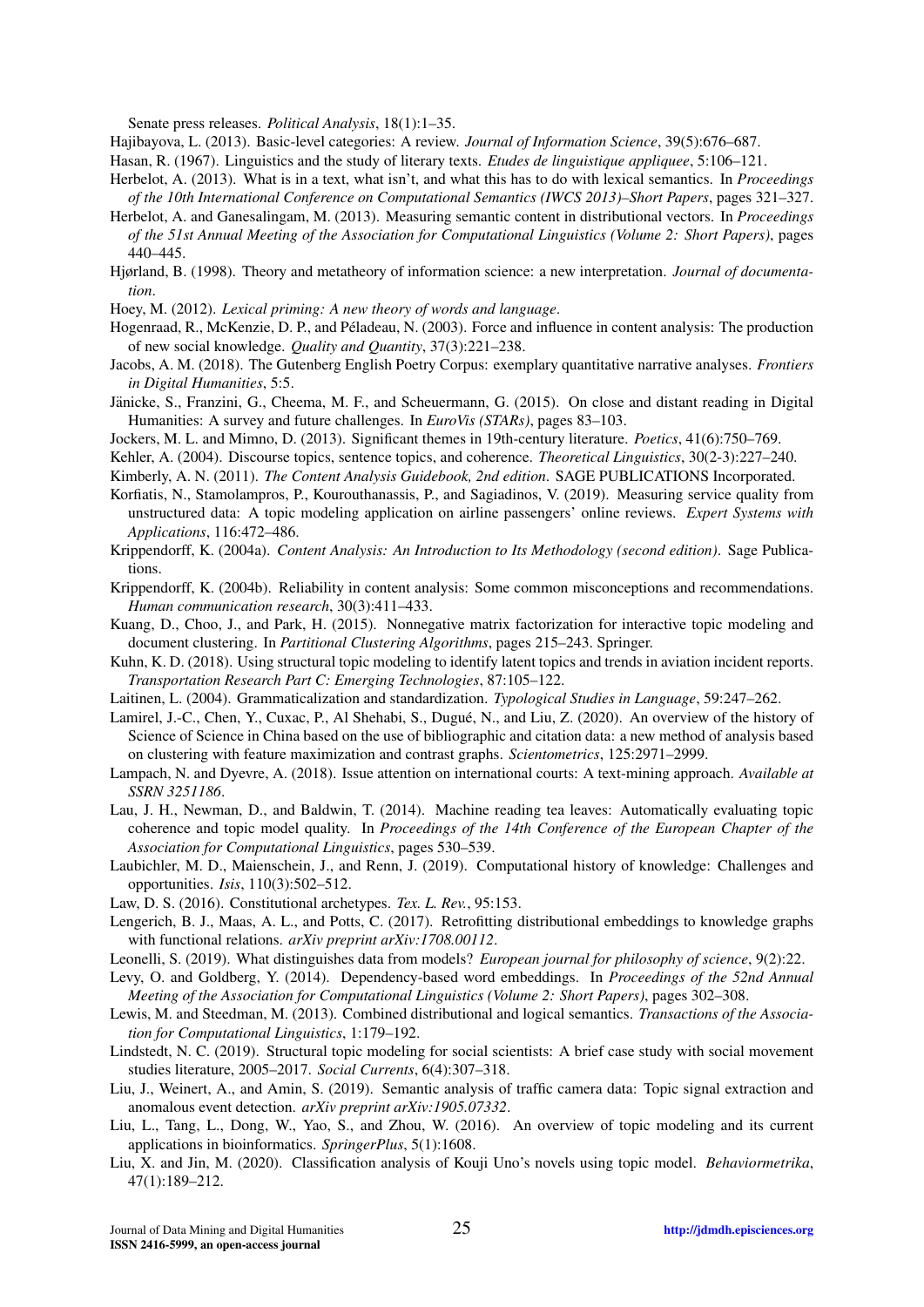- <span id="page-25-18"></span>Liu, Y., Liu, Z., Chua, T.-S., and Sun, M. (2015). Topical word embeddings. In *Proceedings of the AAAI Conference on Artificial Intelligence*, volume 29.
- <span id="page-25-5"></span>Livermore, M. A., Riddell, A., and Rockmore, D. (2016). Agenda formation and the US supreme court: A topic model approach. *Arizona Law Review*, 1(2).
- <span id="page-25-13"></span>Macnamara, J. R. et al. (2005). Media content analysis: Its uses, benefits and best practice methodology. *Asia Pacific Public Relations Journal*, 6(1):1.
- <span id="page-25-21"></span>Madsen, R. E., Kauchak, D., and Elkan, C. (2005). Modeling word burstiness using the Dirichlet distribution. In *Proceedings of the 22nd international conference on Machine learning*, pages 545–552.
- <span id="page-25-26"></span>Markman, A. B. and Wisniewski, E. J. (1997). Similar and different: The differentiation of basic-level categories. *Journal of Experimental Psychology: Learning, Memory, and Cognition*, 23(1):54.
- <span id="page-25-14"></span>Mayring, P. (2004). Qualitative content analysis. In von Kardorff, E., Flick, U., and Steinke, I., editors, *A Companion to Qualitative Research*, pages 159–176.
- <span id="page-25-10"></span>McFarland, D. A., Ramage, D., Chuang, J., Heer, J., Manning, C. D., and Jurafsky, D. (2013). Differentiating language usage through topic models. *Poetics*, 41(6):607 – 625. Topic Models and the Cultural Sciences.
- <span id="page-25-19"></span>Medhat, W., Hassan, A., and Korashy, H. (2014). Sentiment analysis algorithms and applications: A survey. *Ain Shams engineering journal*, 5(4):1093–1113.
- <span id="page-25-3"></span>Mitrofanova, O. and Sedova, A. (2017). Topic modeling in parallel and comparable fiction texts (the case study of English and Russian prose). In *Proceedings of the International Conference IMS-2017*, pages 175–180.
- <span id="page-25-28"></span>Moa, B. and Ross, S. (2019). Big data analytics for multiscale reading. In *Doing More Digital Humanities*, pages 199–236. Routledge.
- <span id="page-25-9"></span>Moretti, F. (2013). *Distant reading*. Verso Books.
- <span id="page-25-15"></span>Möllers, C., Shadrova, A., and Wendel, L. (2021). BVerfGE-Korpus, v.1.0. https://doi.org/10.5281/zenodo.4551408.
- <span id="page-25-4"></span>Navarro-Colorado, B. (2018). On poetic topic modeling: extracting themes and motifs from a corpus of spanish poetry. *Frontiers in Digital Humanities*, 5:15.
- <span id="page-25-6"></span>Panagis, Y., Christensen, M. L., and Sadl, U. (2016). On top of topics: Leveraging topic modeling to study the dynamic case-law of international courts. In *JURIX*, pages 161–166.
- <span id="page-25-25"></span>Panichella, A. (2021). A systematic comparison of search-based approaches for LDA hyperparameter tuning. *Information and Software Technology*, 130:106411.
- <span id="page-25-24"></span>Pardo, J. S. (2006). On phonetic convergence during conversational interaction. *The Journal of the Acoustical Society of America*, 119(4):2382–2393.
- <span id="page-25-17"></span>Peters, M. E., Neumann, M., Iyyer, M., Gardner, M., Clark, C., Lee, K., and Zettlemoyer, L. (2018). Deep contextualized word representations. *arXiv preprint arXiv:1802.05365*.
- <span id="page-25-11"></span>Pettersson, B. (2002). Seven trends in recent thematics and a case study. In Louwerse, M. and van Peer, W., editors, *Thematics. Interdisciplinary Studies*, pages 237–252. John Benjamins Publishing.
- <span id="page-25-16"></span>Piantadosi, S. T. (2014). Zipf's word frequency law in natural language: A critical review and future directions. *Psychonomic bulletin & review*, 21(5):1112–1130.
- <span id="page-25-23"></span>Pickering, M. J. and Branigan, H. P. (1998). The representation of verbs: Evidence from syntactic priming in language production. *Journal of Memory and language*, 39(4):633–651.
- <span id="page-25-22"></span>Pierrehumbert, J. B. (2012). Burstiness of verbs and derived nouns. In *Shall We Play the Festschrift Game?*, pages 99–115. Springer.
- <span id="page-25-20"></span>Pisarevskaya, A., Levy, N., Scholten, P., and Jansen, J. (2020). Mapping migration studies: An empirical analysis of the coming of age of a research field. *Migration Studies*, 8(3):455–481.
- <span id="page-25-1"></span>Ramage, D., Manning, C. D., and Dumais, S. (2011). Partially labeled topic models for interpretable text mining. In *Proceedings of the 17th ACM SIGKDD international conference on Knowledge discovery and data mining*, pages 457–465.
- <span id="page-25-8"></span>Ramirez, E. H., Brena, R., Magatti, D., and Stella, F. (2012). Topic model validation. *Neurocomputing*, 76(1):125– 133.
- <span id="page-25-2"></span>Reber, U. (2019). Overcoming language barriers: Assessing the potential of machine translation and topic modeling for the comparative analysis of multilingual text corpora. *Communication methods and measures*, 13(2):102–125.
- <span id="page-25-27"></span>Rhody, L. M. (2012). Topic modeling and figurative language. *Journal of Digital Humanities*, 2(1):19–35.
- <span id="page-25-7"></span>Rice, D. R. (2017). Issue divisions and US Supreme Court decision making. *The Journal of Politics*, 79(1):210– 222.
- <span id="page-25-12"></span>Rimmon-Kenan, S. (1995). What is theme and how do we get at it? In Bremond, C., Landy, J., and Pavel, T., editors, *Thematics: New Approaches*, pages 9–20. SUNY Press.
- <span id="page-25-0"></span>Roberts, M. E., Stewart, B. M., and Tingley, D. (2019). stm: An R package for structural topic models. *Journal of Statistical Software*, 91(2):1–40.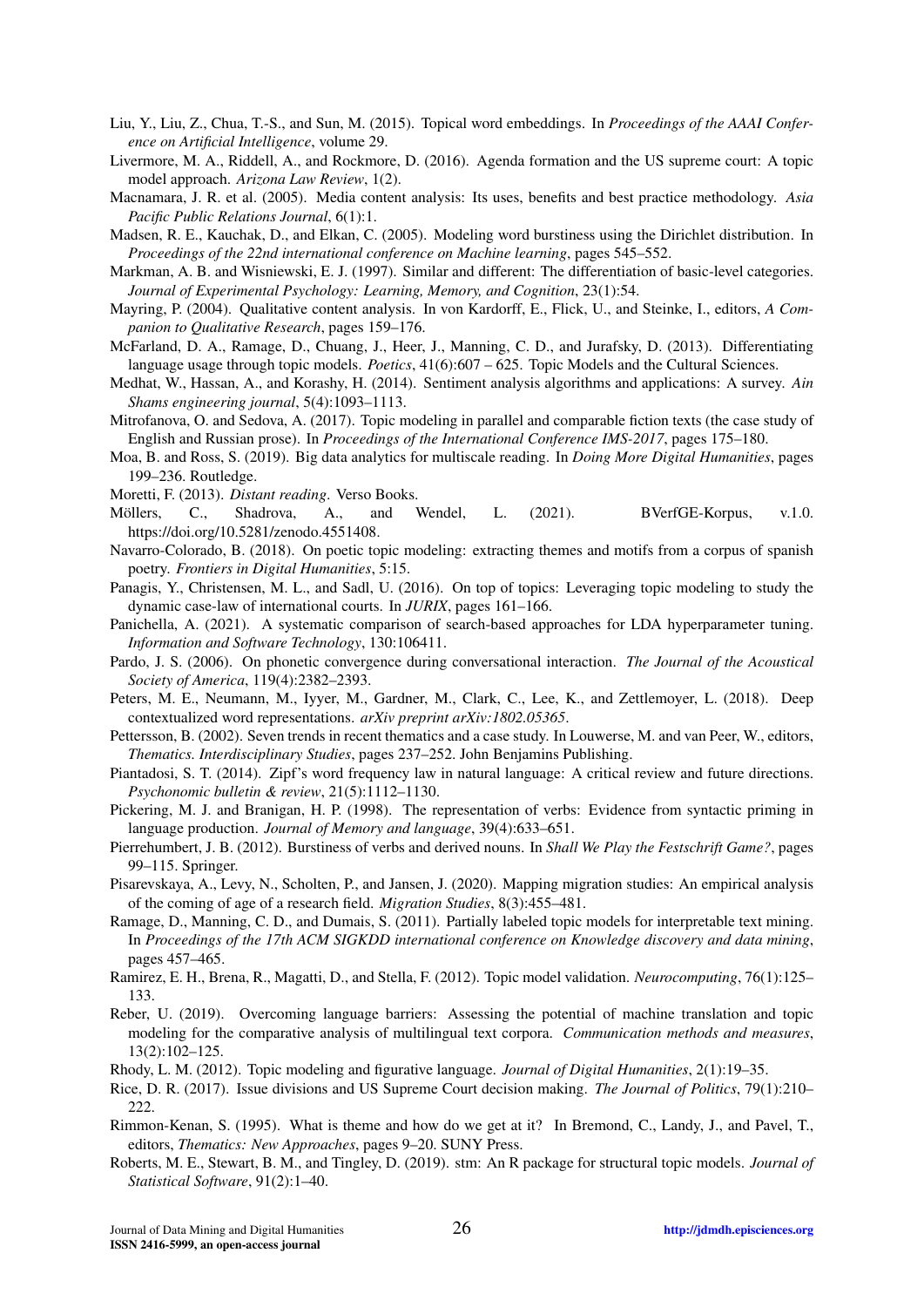- <span id="page-26-0"></span>Roberts, M. E., Stewart, B. M., Tingley, D., Lucas, C., Leder-Luis, J., Gadarian, S. K., Albertson, B., and Rand, D. G. (2014). Structural topic models for open-ended survey responses. *American Journal of Political Science*, 58(4):1064–1082.
- <span id="page-26-26"></span>Rosch, E., Mervis, C. B., Gray, W. D., Johnson, D. M., and Boyes-Braem, P. (1976). Basic objects in natural categories. *Cognitive psychology*, 8(3):382–439.
- <span id="page-26-15"></span>Schlobinski, P. and Schütze-Coburn, S. (1992). On the topic of topic and topic continuity. *Linguistics*, 30(1):89– 122.
- <span id="page-26-23"></span>Schmidlin, R. (2011). *Die Vielfalt des Deutschen: Standard und Variation: Gebrauch, Einschatzung und Kodi- ¨ fizierung einer plurizentrischen Sprache*, volume 106. Walter de Gruyter.
- <span id="page-26-13"></span>Schmidt, B. M. (2012). Words alone: Dismantling topic models in the humanities. *Journal of Digital Humanities*, 2(1):49–65.
- <span id="page-26-7"></span>Schöch, C. (2017). Topic modeling genre: An exploration of French classical and enlightenment drama. *DHQ: Digital Humanities Quarterly*, 11(2).
- <span id="page-26-24"></span>Shadrova, A. (2020). *Measuring coselectional constraint in learner corpora: A graph-based approach*. PhD thesis, Humboldt-Universität zu Berlin.
- <span id="page-26-18"></span>Shadrova, A. (in press). It may be in the structure, not the combinations: graph metrics as an alternative to statistical measures in corpus-linguistic research. In *Graph Technologies in the Humanities 2020*.
- <span id="page-26-2"></span>Si, J., Li, Q., Qian, T., and Deng, X. (2014). Users' interest grouping from online reviews based on topic frequency and order. *World Wide Web*, 17(6):1321–1342.
- <span id="page-26-8"></span>Sieg, C. (2019). Topic Modeling von Fallgeschichten. *Zeitschrift für Literaturwissenschaft und Linguistik*, 49(4):653–671.
- <span id="page-26-17"></span>Sollors, W. (2002). Thematics today. In Louwerse, M. and van Peer, W., editors, *Thematics: Interdisciplinary Studies*, volume 3, pages 217–235. John Benjamins Publishing.
- <span id="page-26-27"></span>Souza, M. A. R. d., Wall, M. L., Thuler, A. C. d. M. C., Lowen, I. M. V., and Peres, A. M. (2018). The use of IRAMUTEQ software for data analysis in qualitative research. *Revista da Escola de Enfermagem da USP*, 52.
- <span id="page-26-21"></span>Speer, R. and Lowry-Duda, J. (2017). Conceptnet at semeval-2017 task 2: Extending word embeddings with multilingual relational knowledge. *arXiv preprint arXiv:1704.03560*.
- <span id="page-26-25"></span>Steels, L. and Loetzsch, M. (2006). Perspective alignment in spatial language. *arXiv preprint cs/0605012*.
- <span id="page-26-11"></span>Sterling, J., Jost, J. T., and Hardin, C. D. (2019). Liberal and conservative representations of the good society: A (social) structural topic modeling approach. *Sage Open*, 9(2):2158244019846211.
- <span id="page-26-4"></span>Tangherlini, T. R. and Leonard, P. (2013). Trawling in the sea of the Great Unread: Sub-corpus topic modeling and Humanities research. *Poetics*, 41(6):725–749.
- <span id="page-26-22"></span>Thoma, S., Rettinger, A., and Both, F. (2017). Towards holistic concept representations: Embedding relational knowledge, visual attributes, and distributional word semantics. In *International Semantic Web Conference*, pages 694–710. Springer.
- <span id="page-26-5"></span>Underwood, T. (2014). Theorizing research practices we forgot to theorize twenty years ago. *Representations*, 127(1):64–72.
- <span id="page-26-14"></span><span id="page-26-3"></span>Underwood, T. (2017). A genealogy of distant reading. *DHQ: Digital Humanities Quarterly*, 11(2).
- van Der Hooft, J. J. J., Wandy, J., Barrett, M. P., Burgess, K. E., and Rogers, S. (2016). Topic modeling for untargeted substructure exploration in metabolomics. *Proceedings of the National Academy of Sciences*, 113(48):13738–13743.
- <span id="page-26-16"></span>Van Peer, W. (2002). Where do literary themes come from? In Louwerse, M. and van Peer, W., editors, *Thematics: Interdisciplinary Studies*, volume 3, pages 253–263. John Benjamins Publishing.
- <span id="page-26-1"></span>Wang, C. and Blei, D. M. (2011). Collaborative topic modeling for recommending scientific articles. In *Proceedings of the 17th ACM SIGKDD international conference on Knowledge discovery and data mining*, pages 448–456.
- <span id="page-26-9"></span>Wang, Y., Bowers, A. J., and Fikis, D. J. (2017). Automated text data mining analysis of five decades of educational leadership research literature: Probabilistic topic modeling of EAQ articles from 1965 to 2014. *Educational administration quarterly*, 53(2):289–323.
- <span id="page-26-6"></span>Weitin, T. and Herget, K. (2017). Falkentopics. *Zeitschrift für Literaturwissenschaft und Linguistik*, 47(1):29–48.
- <span id="page-26-19"></span>Wendel, L., Shadrova, A., and Tischbirek, A. (in press). From modeled topics to areas of law: A comparative analysis of types of proceedings in the German Federal Constitutional Court. *German Law Journal*.
- <span id="page-26-20"></span>Wesslen, R. (2018). Computer-assisted text analysis for social science: Topic models and beyond. *arXiv preprint arXiv:1803.11045*.
- <span id="page-26-12"></span>Yang, T.-I., Torget, A., and Mihalcea, R. (2011). Topic modeling on historical newspapers. In *Proceedings of the 5th ACL-HLT Workshop on Language Technology for Cultural Heritage, Social Sciences, and Humanities*, pages 96–104.
- <span id="page-26-10"></span>Young, D. T. (2012). How do you measure a constitutional moment: Using algorithmic topic modeling to evaluate